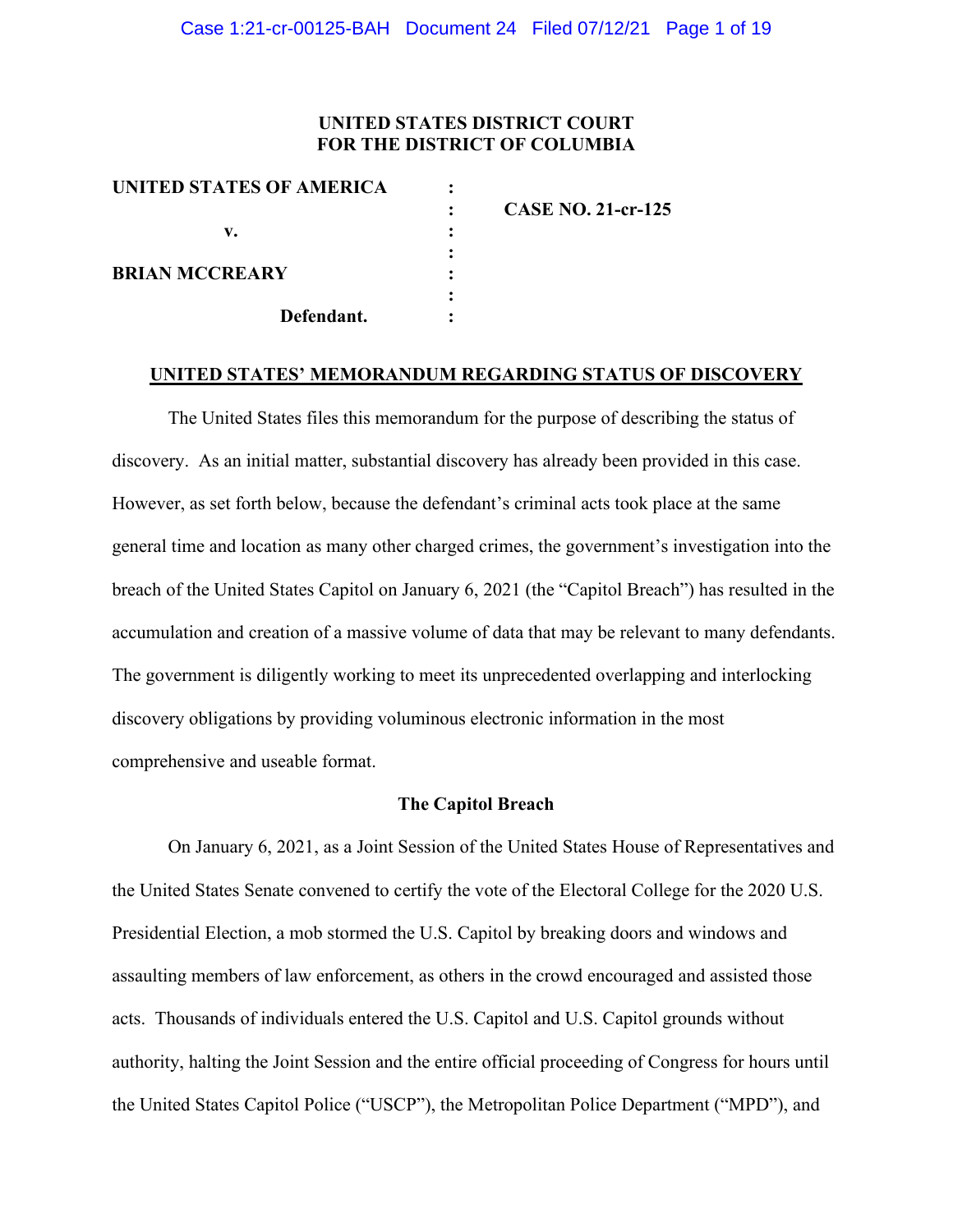#### Case 1:21-cr-00125-BAH Document 24 Filed 07/12/21 Page 2 of 19

other law enforcement agencies from the city and surrounding region were able to clear the Capitol of rioters and to ensure the safety of elected officials. This event in its entirety is hereinafter referred to as the "Capitol Breach."

The defendant is currently charged by indictment with one count each of Obstruction of an Official Proceeding, in violation of 18 U.S.C. § 1512(c)(2) and (2) (aiding and abetting), Entering and Remaining in a Restricted building or Grounds in violation of 18 U.S.C. § 1752(a)(1), Disorderly and Disruptive Conduct in a Restrict Building or Grounds in violation of 18 U.S.C. § 1752(a)(2), Disorderly Conduct in the Capitol Building in violation of 40 U.S.C. § 5104(e)(2)(D), and Parading, Demonstrating, or Picketing in a Capitol Building in violation of 40 U.S.C. § 5104(e)(2)(G).

#### **Scope of Investigation**

The investigation and prosecution of the Capitol Breach will be the largest in American history, both in terms of the number of defendants prosecuted and the nature and volume of the evidence. In the six months since the Capitol was breached, over 500 individuals located throughout the nation have been charged with a multitude of criminal offenses, including but not limited to conspiracy, tampering with documents or proceedings, destruction and theft of government property, obstruction of law enforcement during civil disorder, assaults on law enforcement, obstruction of an official proceeding, engaging in disruptive or violent conduct in the Capitol or on Capitol grounds, and trespass. There are investigations open in 55 of the Federal Bureau of Investigation's 56 field offices.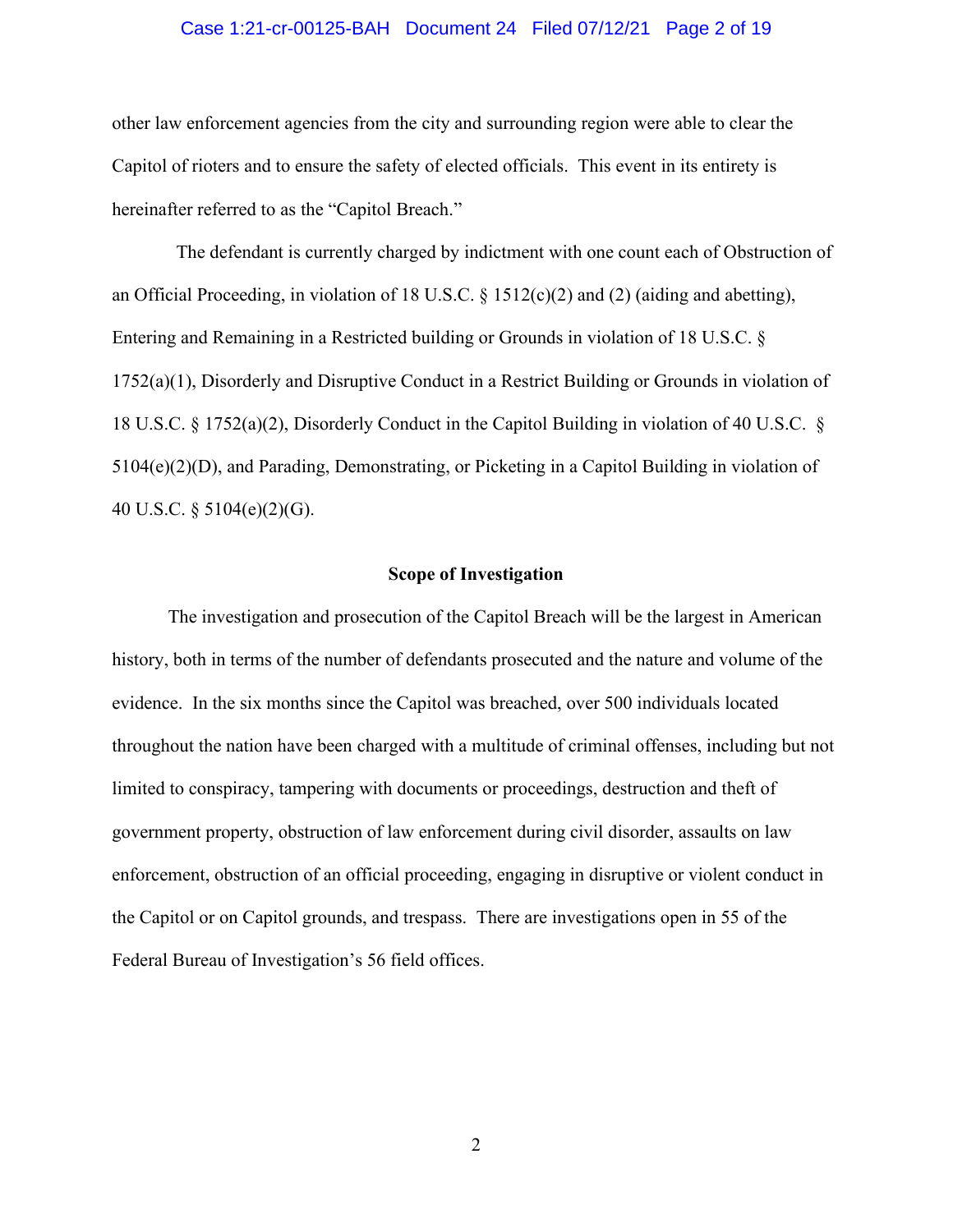### **Voluminous Materials Accumulated**

The government has accumulated voluminous materials that may contain discoverable

information for many, if not all, defendants. An illustrative list of materials accumulated by the

government includes:

- o Thousands of hours of closed circuit video ("CCV") from sources including the USCP, MPD, and United States Secret Service, and several hundred MPD Automated Traffic Enforcement camera videos;
- o Footage from Cable-Satellite Public Affairs Network (C-SPAN) and other members of the press;
- o Thousands of hours of body worn camera ("BWC") footage from MPD, Arlington County Police Department, Montgomery County Police Department, Fairfax County Police Department, and Virginia State Police;
- o Radio transmissions, event chronologies, and, to a limited extent, Global Positioning Satellite ("GPS") records for MPD radios;
- o Hundreds of thousands of tips, including at least 237,000 digital media tips;
- o Location history data for thousands of devices present inside the Capitol (obtained from a variety of sources including two geofence search warrants and searches of ten data aggregation companies);
- o Subscriber and toll records for hundreds of phone numbers;
- o Cell tower data for thousands of devices that connected to the Capitol's interior Distributed Antenna System (DAS) during the Capitol Breach (obtained from the three major telephone companies);
- o A collection of over one million Parler posts, replies, and related data;
- o A collection over one million Parler videos and images (approximately 20 terabytes of data);
- o Damage estimates from multiple offices of the U.S. Capitol;
- o A multitude of digital devices and Stored Communication Act ("SCA") accounts; and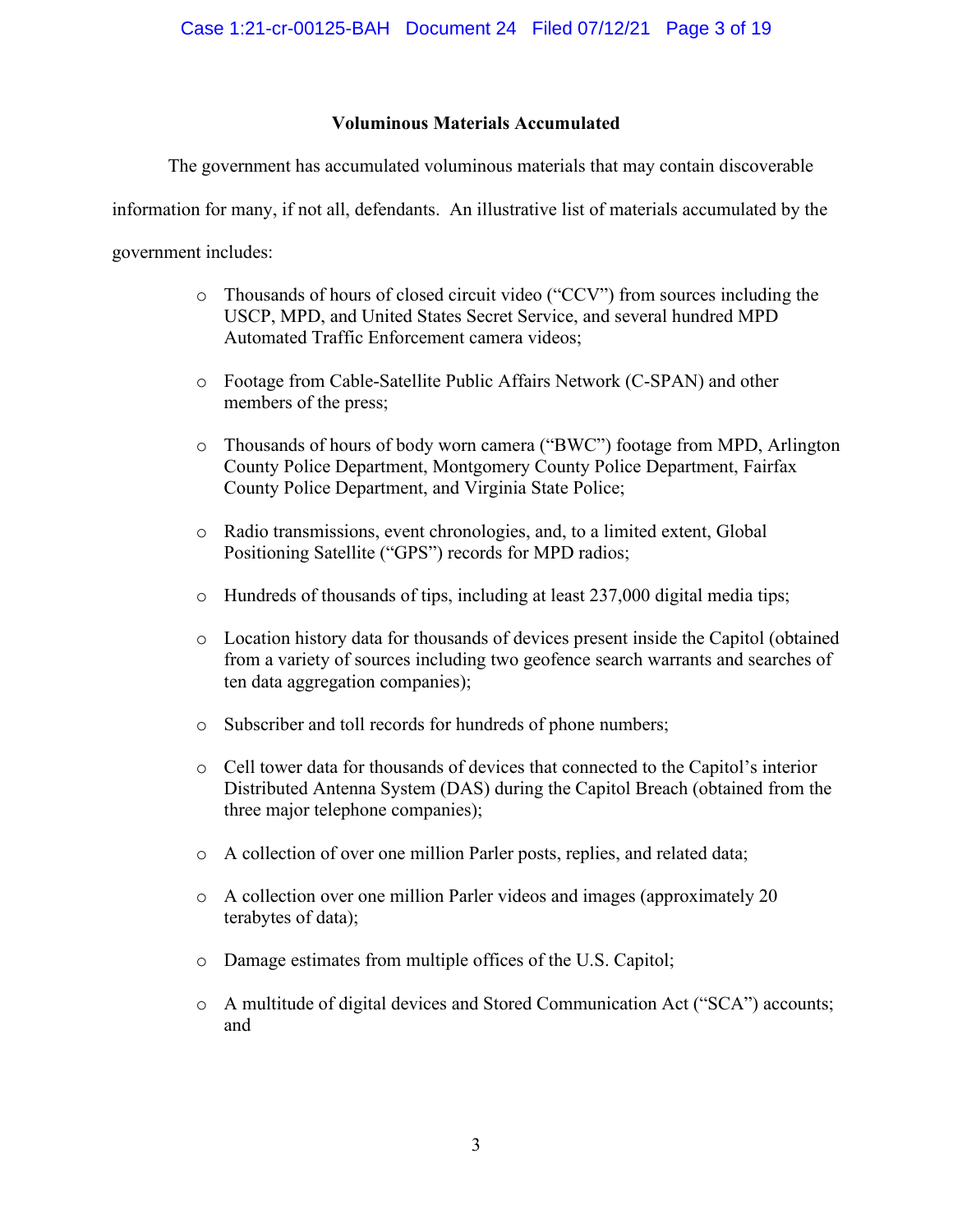o Responses to grand jury subpoenas, of which over 6,000 have been issued, seeking documents such as financial records, telephone records, electronic communications service provider records, and travel records.

We are still collecting and assembling materials from the numerous entities who were involved in the response to the Breach, and we are still investigating – which means the amount of data (phones, devices, legal process, investigative memoranda) is growing.

#### **Voluminous Legal Process and Investigative Memoranda**

In addition to the materials collected, tens of thousands of documents have been generated in furtherance of the investigation, to include interviews of subjects, witnesses, tipsters and officers; investigations into allegations concerning officer conduct on January 6; source reports; evidence collection reports; evidence analysis reports; chain-of-custody documents; legal documents including preservation letters, subpoenas, 2703(d) orders, consent forms, and search warrants; and memoranda of investigative steps taken to evaluate leads or further investigations.

#### **Interrelated Crimes and Discovery**

The Capitol Breach involves thousands of individuals inside and outside the Capitol, many of whom overwhelmed and assaulted police. (According to a Washington Post analysis of the events, "the mob on the west side eventually grew to at least 9,400 people, outnumbering officers by more than 58 to one.") *See* 

*https://www.washingtonpost.com/investigations/interactive/2021/dc-police-records-capitolriot/?itid=sf\_visual-forensics*. The cases clearly share common facts, happening in generally the same place and at the same time. Every single person charged, at the very least, contributed to the inability of Congress to carry out the certification of our Presidential election.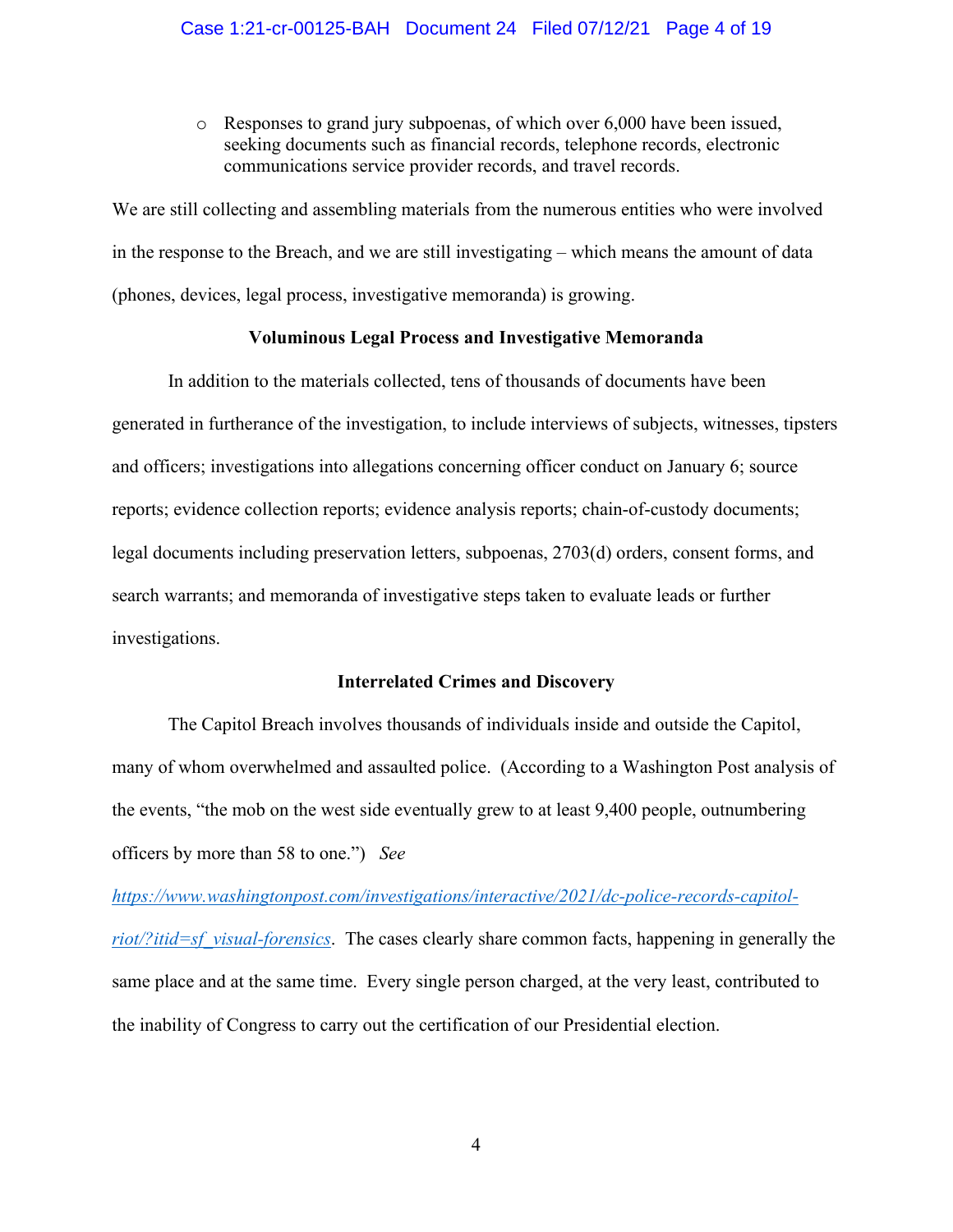#### Case 1:21-cr-00125-BAH Document 24 Filed 07/12/21 Page 5 of 19

These circumstances have spawned a situation with overlapping and interlocking discovery obligations. Many defendants may be captured in material that is not immediately obvious and that requires both software tools and manual work to identify, such as video and photos captured in the devices and SCA accounts of other subjects. Accordingly, the defense is generally entitled to review all video or photos of the breach whether from CCV, BWC or searches of devices and SCA accounts. Notably, we have received a number of defense requests for access to such voluminous information, and requests for the government to review the entirety of the law enforcement files related to this investigation. For example, in support of a motion to compel access to all of the footage, one such counsel stated:

The events of January 6, 2021 were memorialized to an extent rarely, if ever, experienced within the context of federal criminal cases. The Government itself has a wealth of surveillance video footage. Virtually every attendee in and around the Capitol on January 6, 2021 personally chronicled the events using their iPhone or other similar video device. Many of the attendees posted their video on one or more social media platforms. Many held their videos close to their vests resulting in little if any publication of same. News media outlets from around the world captured video footage. Independent media representative from around the world captured video footage. Intelligence and law enforcement personnel present at the Capitol on January 6, 2021 also captured video footage of events of the day. By the Government's own admission, the Government has an overwhelming amount of video footage of the events of January 6, 2021. During the handlings of January 6 cases, the Government has garnered and continues to garner access to added video footage from, among other sources, the general public and the defendants themselves. *Upon information and belief, the Government is not capable of vetting, cataloging and determining materiality of the video footage such as to ensure that disclosure of same is timely made in all cases to which the footage is material for disclosure purposes.* The "information and belief" in this regard is a function of the undersigned counsel's personal knowledge relative to footage given to the Government, familiarity with other January 6 cases both as counsel for other January 6 defendants and as counsel familiar with other counsel representing January 6 defendants and the understanding that the footage provided to the Government does not appear to have been produced to other defendants whose cases warrant similar disclosure by the Government of material evidence. *Defendant has requested the Government confirm whether there is a single repository for all video footage amassed relative to the events at the Capitol on January 6, 2021 and, further, has requested access to same for inspection and*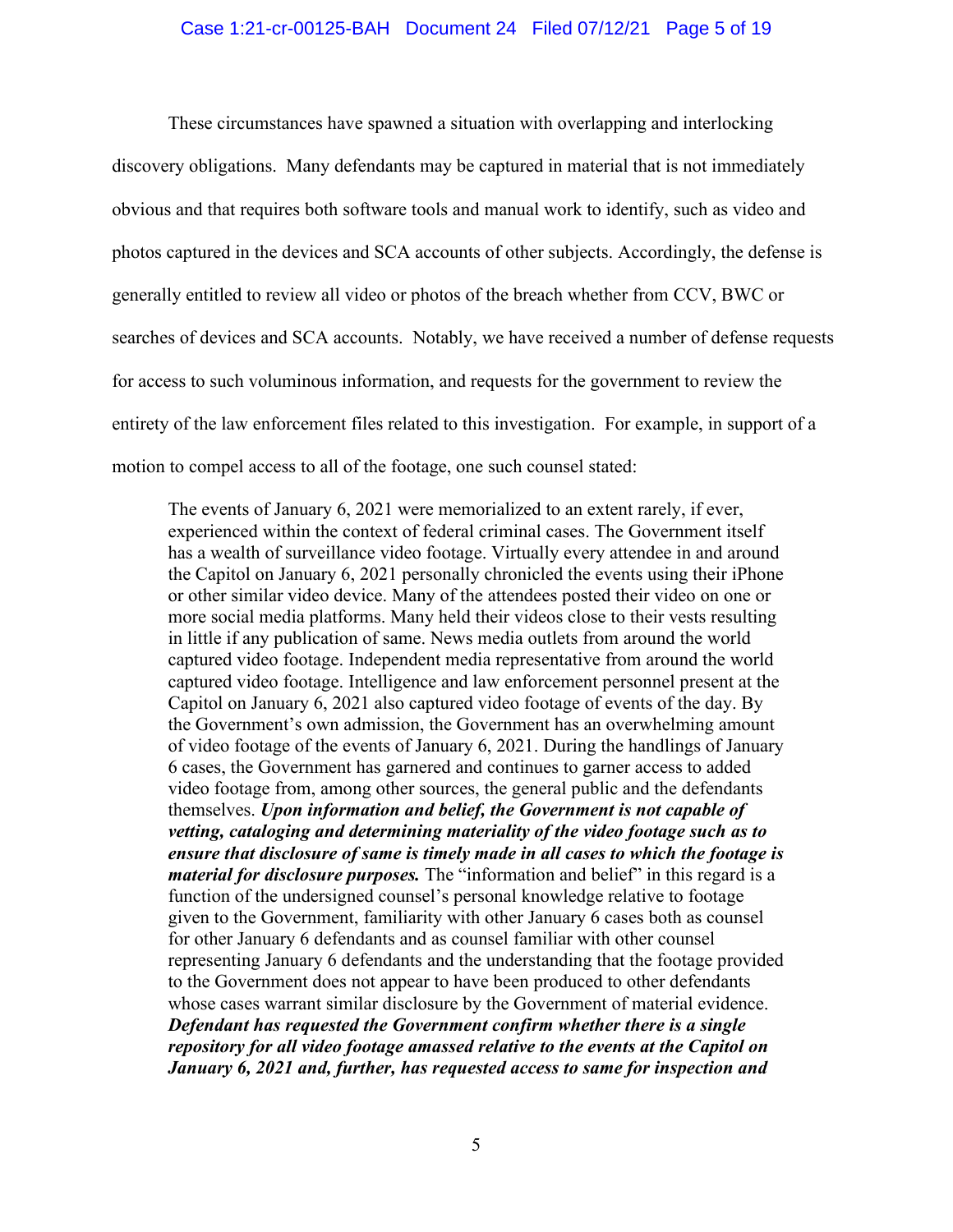#### *examination for determination of materiality and disclosure of the Government's protocol to determine materiality.*

*United States v. Jacob Chansley*, 21-cr-00003 (RCL) (Document No. 58)(emphasis added). Examples of additional similar discovery requests we have received in Capitol Breach cases are quoted in Exhibit A, attached hereto.

#### **Early Establishment of Discovery Team**

Shortly after the Capitol Breach, the U.S. Attorney's Office established a Capitol Breach Discovery Team to create and implement a process for the production of discovery in January 6 cases. The Discovery Team is staffed by federal prosecutors who have experience in managing complex investigations involving voluminous materials, Department of Justice experts in project management and electronic discovery management, and a lead discovery agent from the Federal Bureau of Investigation. Members of the Discovery Team consult regularly with Department of Justice subject matter experts, including Associate Deputy Attorney General and National Criminal Discovery Coordinator Andrew Goldsmith. As discussed further below, members of the Discovery Team also meet and confer on a regular basis with Federal Public Defender ("FPD") leadership and electronic discovery experts.

#### **Recognition of Need for Vendor Promptly Addressed**

Following the Capitol Breach, the United States recognized that due to the nature and volume of materials being collected, the government would require the use of an outside contractor who could provide litigation technology support services to include highly technical and specialized data and document processing and review capabilities. The government drafted a statement of work, solicited bids, evaluated them, and selected a vendor. This was an unprecedented undertaking which required review at the highest levels of the Department of Justice and was accomplished as quickly as possible.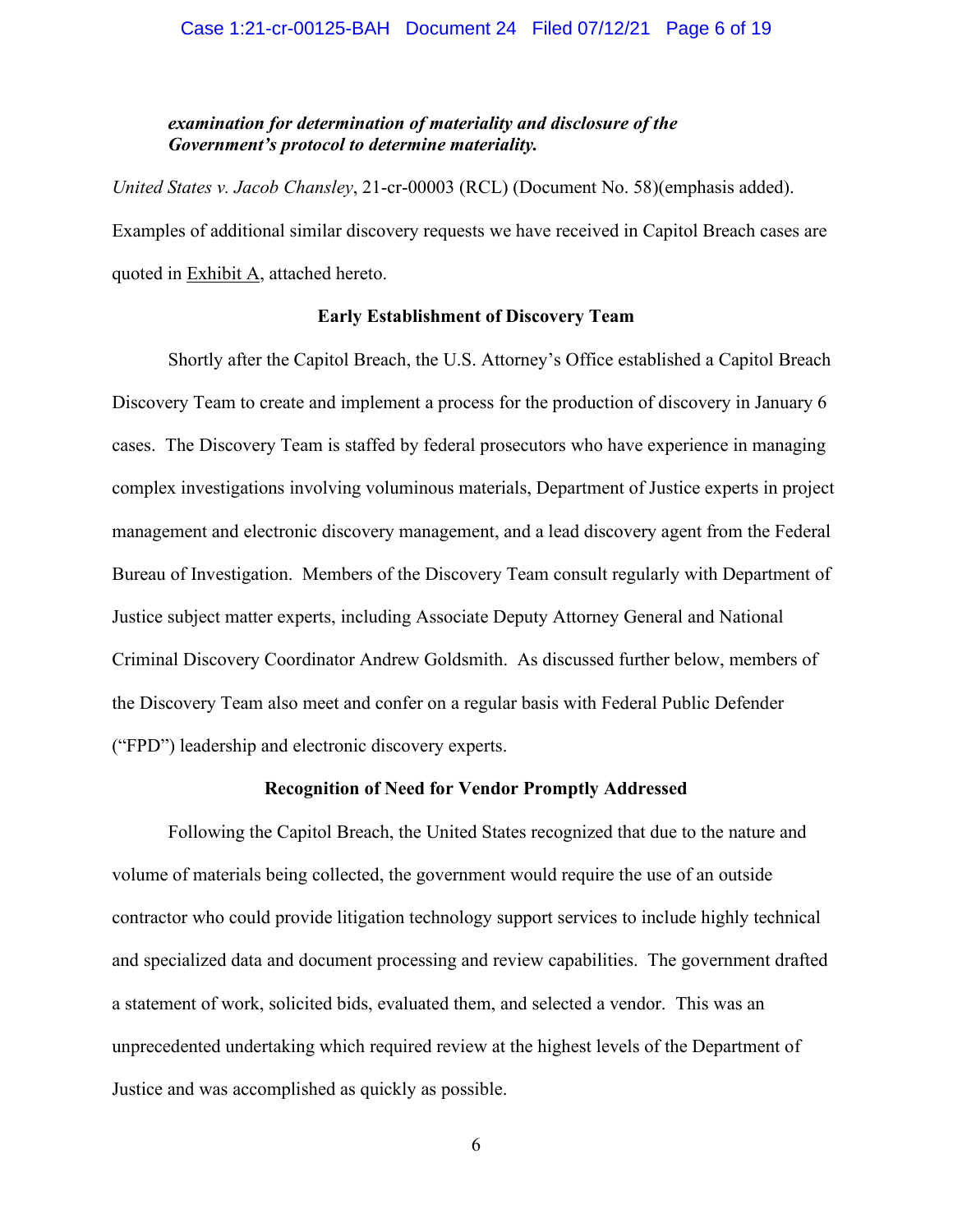#### Case 1:21-cr-00125-BAH Document 24 Filed 07/12/21 Page 7 of 19

On or about May 28, 2021, the government contracted Deloitte Financial Advisory Services, LLP ("Deloitte"), a litigation support vendor with extensive experience providing complex litigation technology services, to assist in document processing, review and production of materials related to the Capitol Breach. As is required here, Deloitte furnishes secure, complex, and highly technical expertise in scanning, coding, digitizing, and performing optical character recognition – as well as processing, organizing, and ingesting a large volume of Electronically Stored Information ("ESI") and associated metadata in document review platforms – which is vital to the United States' ability to review large data/document productions and is essential to our ability to prosecute these cases effectively.

#### **Implementation of Contract with Deloitte**

We have already begun transferring a large volume of materials to Deloitte (as of July 7, 2021, over 200 disks of data and 34,000 USCP records), who is populating the database. Specific processing workflows and oversight are being established between the United States Attorney's Office and the vendor. We have already coordinated with Deloitte to use various tools to identify standard categories of Personal Identifying Information ("PII") and to redact them. Once the database is accessible, we will begin systematically reviewing materials for potentially discoverable information, tagging when possible (e.g., video by a location or type of conduct, interviews describing a particular event), and redacting when necessary. Among other things, the vendor is also building a master evidence tracker to assist us in keeping records of what is provided to us and what is ultimately produced, which is part of our approach to a defensible discovery protocol.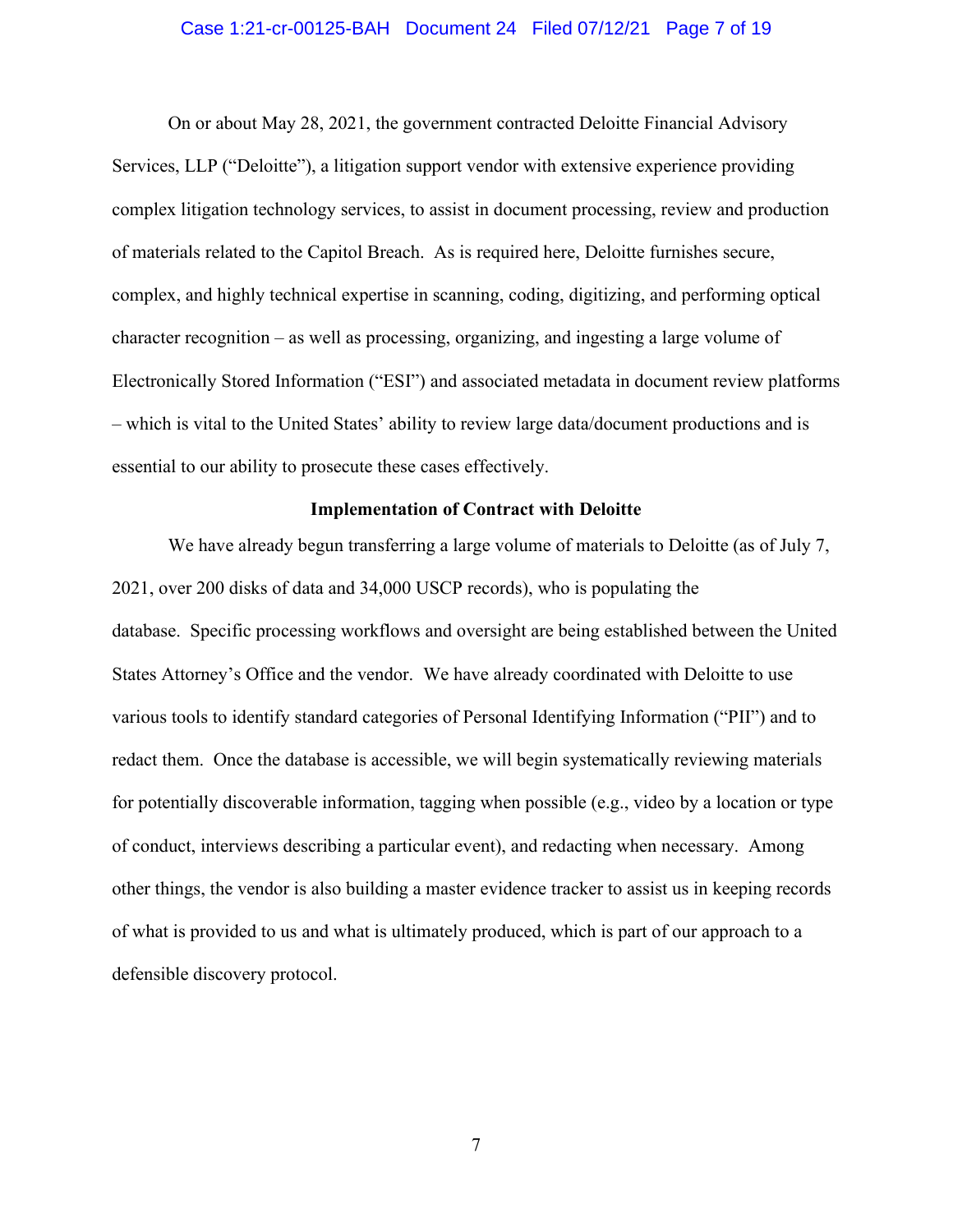#### **Systematic Reviews of Voluminous Materials**

We are implementing and continuing to develop processes and procedures for ensuring that voluminous materials have been and will continue to be systematically reviewed for

information that, *inter alia,* may be material to the defense, e.g.:

- o Comparing all known identifiers of any charged defendant against tips, Parler data, ad tech data, cell tower data, and geofence data; and
- o Searching all visual media (such as CCV, BWC, social media or device search results) – the collection of which grows on a regular basis – against known images of charged defendants.

#### **Certain Specific Defense Requests**

Multiple defense counsel have inquired about investigations into officers who were *alleged* to have been complicit in the January 6 Capitol Breach. We have received copies of investigations into officer conduct, have finished reviewing them, and plan to disclose the relevant materials shortly.

#### **Discovery Already Provided**

Exhibit B, attached, documents the discovery that has been provided in this case to date. Per the Exhibit B, the government has disclosed 886 files to the defense, with the second round of production currently in-process.

We have also already arranged six opportunities for defense counsel and an investigator to walk through the crime scene, which required the USCP to obtain the approval of many different Congressional offices to obtain access to various areas that are relevant to the charges being brought.

#### **Complexities Require Careful Consideration**

Producing discovery in a meaningful manner and balancing complex legal-investigative and technical difficulties takes time. We want to ensure that all defendants obtain meaningful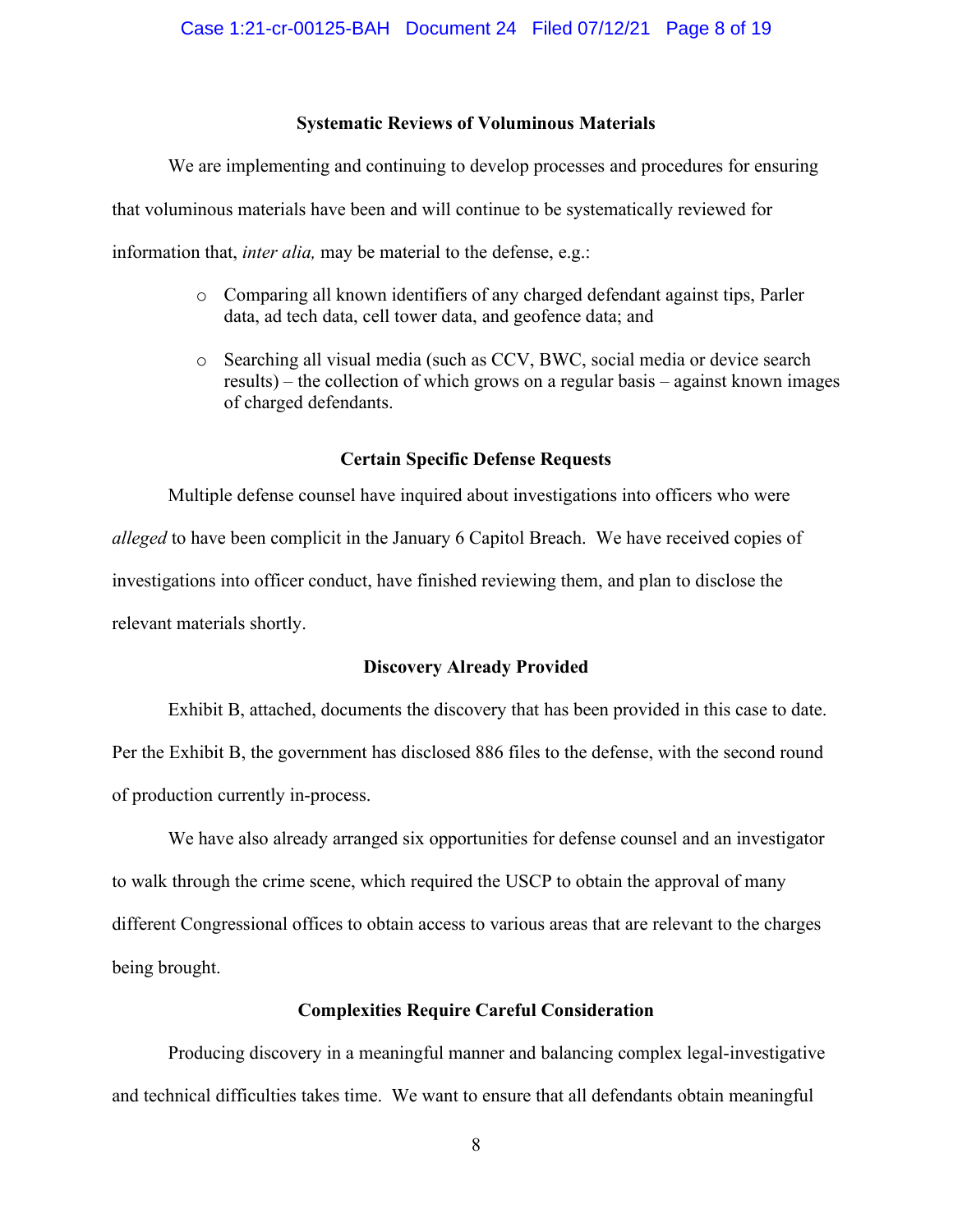#### Case 1:21-cr-00125-BAH Document 24 Filed 07/12/21 Page 9 of 19

access to voluminous information that may contain exculpatory material, and that we do not overproduce or produce in a disorganized manner. That means we will review thousands of investigative memoranda, even if there is a likelihood they are purely administrative and not discoverable, to ensure that disclosures are appropriate.

#### *Legal-Investigative Considerations*

We must also carefully ensure we are adequately protecting the privacy and security interests of witnesses and subjects from whom those materials were derived. For example, we cannot allow a defendant's PII to be disseminated – without protection – to hundreds of others. Similarly, we cannot allow personal contact information for Congressional members, staffers, and responding police officers – targets and victims of these crimes – whose phones may have connected to the Capitol's DAS network to inadvertently be produced. We also must protect Law Enforcement Sensitive materials by ensuring they are carefully reviewed for discoverability and, if they are discoverable, that they are disclosed in an appropriate manner. We continue to develop workable paradigm for disclosing a vast amount of Capitol CCV while ensuring that the Capitol's security is maintained. We are also scrupulously honoring defendants' attorney-client privilege by employing a filter team that is continually reviewing devices and accounts for potentially privileged communications.

#### *Technological Considerations*

A large volume of the information that has been collected consists of ESI. ESI frequently contains significant metadata that may be difficult to extract and produce if documents are not processed using specialized techniques. Metadata is information about an electronic document and can describe how, when and by whom ESI was created, accessed, modified, formatted, or collected. In the case of a document created with a word processing program, for example,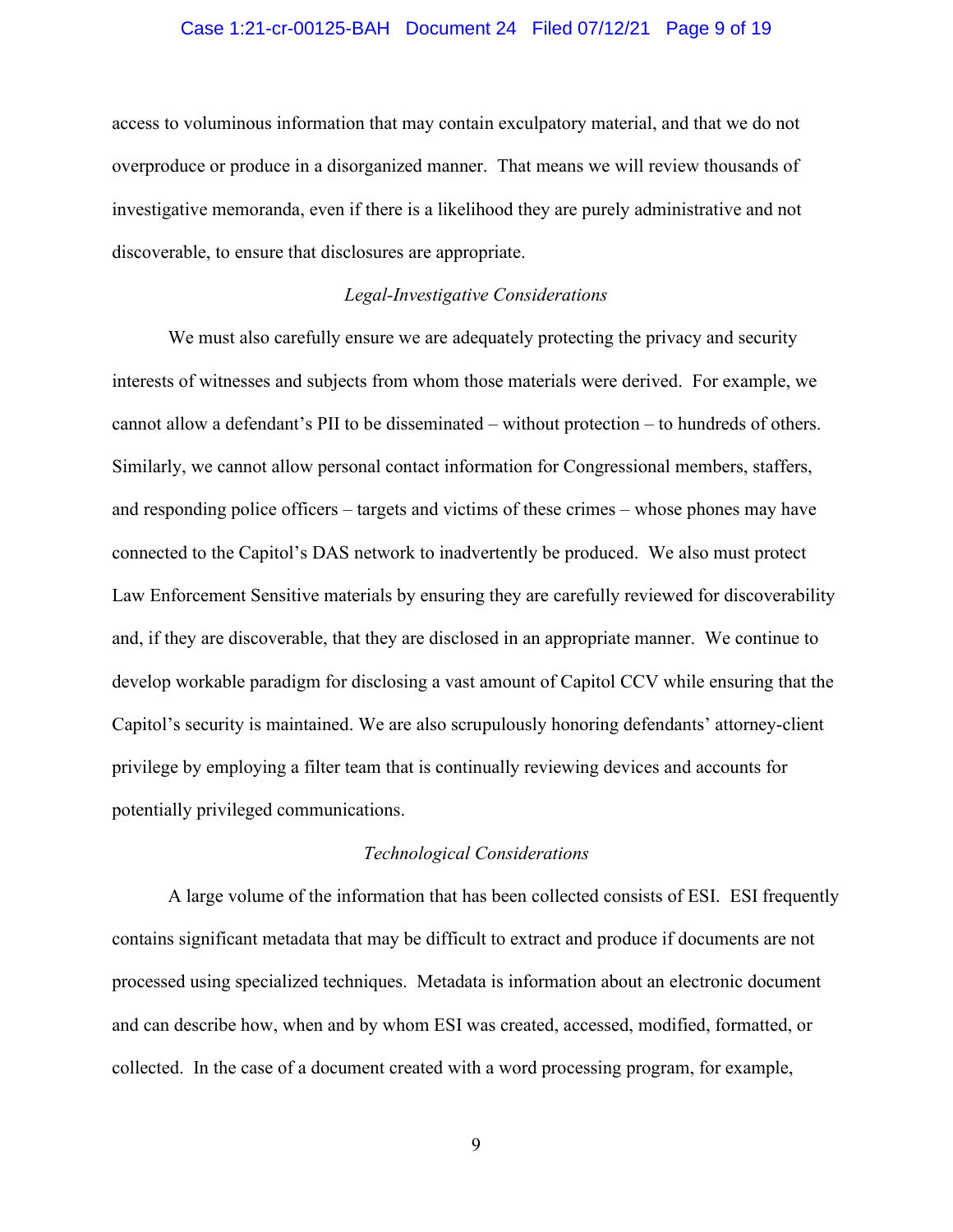#### Case 1:21-cr-00125-BAH Document 24 Filed 07/12/21 Page 10 of 19

metadata may include the author, date created, and date last accessed. In the case of video footage, metadata may identify the camera that was used to capture the image, or the date and time that it was captured. Metadata may also explain a document's structural relationship to another document, e.g., by identifying a document as an attachment to an investigative memoranda.

Processing, hosting, and production of the voluminous and varied materials described above, to include the preservation of significant metadata, involves highly technical considerations of the document's source, nature, and format. For example, the optimal type of database for hosting and reviewing video footage may differ from the optimal type of database for hosting investigative memoranda. Similarly, a paper document, a word processing document, a spreadsheet with a formula, video footage from a camera, or video footage associated with a proprietary player may each require different types of processing to ensure they are captured by database keyword searches and produced with significant metadata having been preserved.

#### **Involving Defense Counsel in Voluminous Discovery Plan**

The Discovery Team regularly meets with FPD leadership and technical experts with respect to discovery issues. Given the volume of information that may be discoverable, FPD is providing input regarding formats that work best with the review tools that Criminal Justice Act panel attorneys and Federal Defender Offices have available to them. Due to the size and complexity of the data, we understand they are considering contracting with third party vendors to assist them (just as the United States Attorney's Office has done for this matter). So as to save defense resources and to attempt to get discovery more quickly to defense counsel, there were efforts made to see if FPD could use the same vendor as the United States Attorney's Office to set up a similar database as the government is using for reviewing the ESI, but for contractual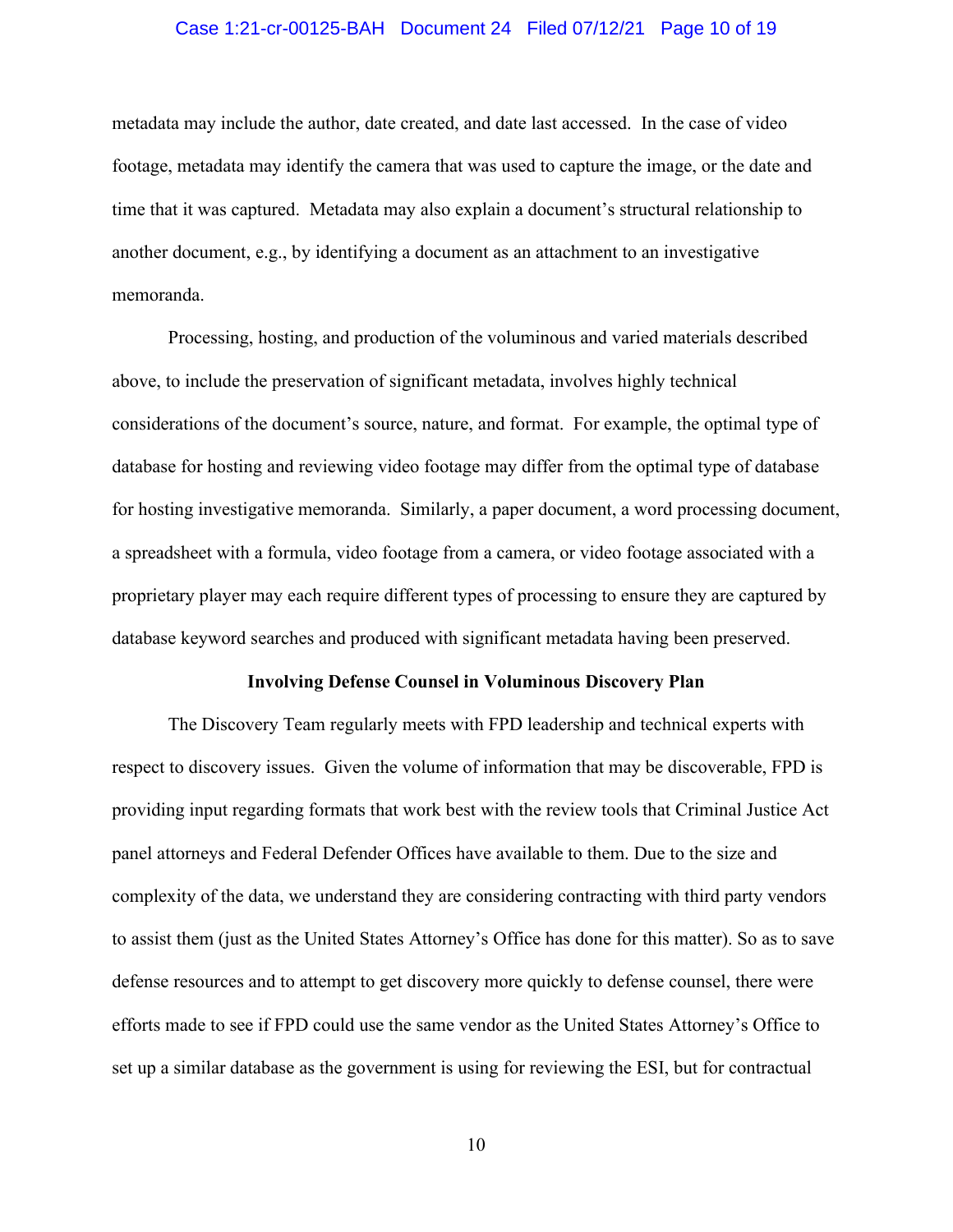#### Case 1:21-cr-00125-BAH Document 24 Filed 07/12/21 Page 11 of 19

and technical reasons we have recently learned that was not feasible. We are in the on-going process of identifying the scope and size of materials that may be turned over to FPD with as much detail as possible, so that FPD can obtain accurate quotes from potential database vendors. It is hoped that any databases or repositories will be used by FPD offices nationwide that are working on Capitol Breach cases, counsel that are appointed under the Criminal Justice Act, and retained counsel for people who are financially unable to obtain these services. A database will be the most organized and economical way of ensuring that all counsel can obtain access to, and conduct meaningful searches upon, relevant voluminous materials, e.g., thousands of hours of body worn camera and Capitol CCV footage, and tens of thousands of documents, including the results of thousands of searches of SCA accounts and devices.

#### **Compliance with Recommendations Developed by the Department of Justice and Administrative Office of the U.S. Courts Joint Working Group on Electronic Technology**

As is evidenced by all of the efforts described above, the United States is diligently working to comply with the *Recommendations for Electronically Stored Information (ESI) Discovery Production* developed by the Department of Justice and Administrative Office of the U.S. Courts Joint Working Group on Electronic Technology in the Criminal Justice System in February 2012.<sup>1</sup> See https://www.justice.gov/archives/dag/page/file/913236/download. For example, we are: (1) including individuals with sufficient knowledge and experience regarding

<sup>&</sup>lt;sup>1</sup> These *Recommendations* are explicitly referenced in the Advisory Committee Note to Rule 16.1. Importantly, the two individuals primarily responsible for developing the Recommendations are Associate Deputy Attorney General Andrew Goldsmith, who (as noted earlier) is working closely with the prosecution's Discovery Team, and Sean Broderick, the FPD's National Litigation Support Administrator, who is playing a similar role for the D.C. Federal Defender's Office on electronic discovery-related issues. Messrs. Goldsmith and Broderick have a long history of collaborating on cost-effective ways to address electronic discovery-related issues, which undoubtedly will benefit all parties in this unprecedented undertaking.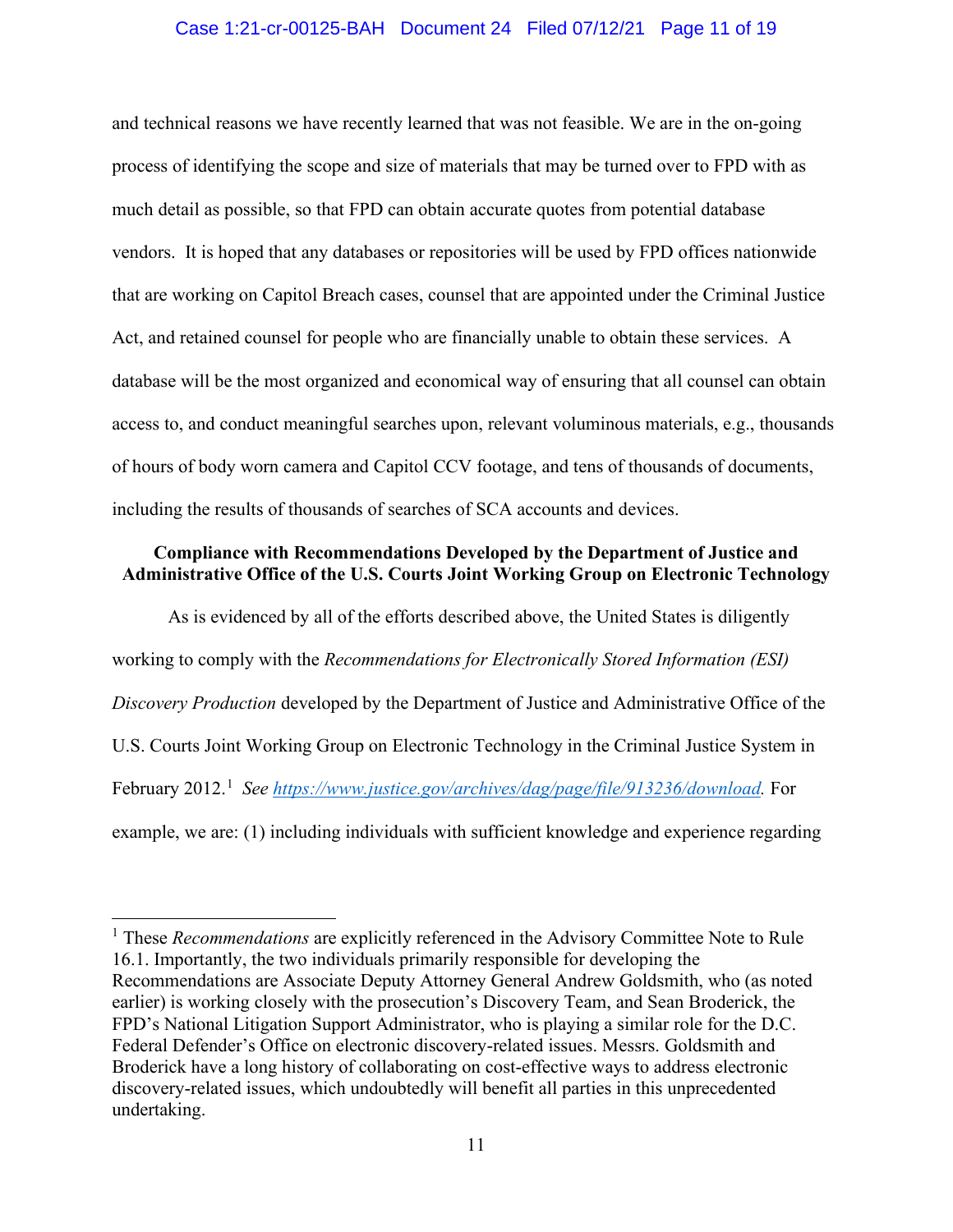#### Case 1:21-cr-00125-BAH Document 24 Filed 07/12/21 Page 12 of 19

ESI; (2) regularly conferring with FPD about the nature, volume and mechanics of producing ESI discovery; (3) regularly discussing with FPD what formats of production are possible and appropriate, and what formats can be generated and also maintain the ESI's integrity, allow for reasonable usability, reasonably limit costs, and if possible, conform to industry standards for the format; (4) regularly discussing with FPD ESI discovery transmission methods and media that promote efficiency, security, and reduced costs; and (5) taking reasonable and appropriate measures to secure ESI discovery against unauthorized access or disclosure.

Respectfully submitted,

CHANNING D. PHILLIPS Acting United States Attorney DC Bar No. 415793

By:  $\frac{|s|}{|s|}$ 

BRANDON K. REGAN Assistant United States Attorney 555 Fourth Street, N.W. Washington, DC 20530 Brandon.regan@usdoj.gov (202) 252-7759

By:  $/s/$ 

EMILY A. MILLER Capitol Breach Discovery Coordinator DC Bar No. 462077 555 Fourth Street, N.W., Room 5826 Washington, DC 20530 Emily.Miller2@usdoj.gov (202) 252-6988

| . т |
|-----|
|     |

GEOFFREY A. BARROW Capitol Breach Discovery Team, Detailee DC Bar No. 462662 1000 Southwest Third Avenue, Suite 600 Portland, Oregon 97204 Geoffrey.Barrow@usdoj.gov (503) 727-1000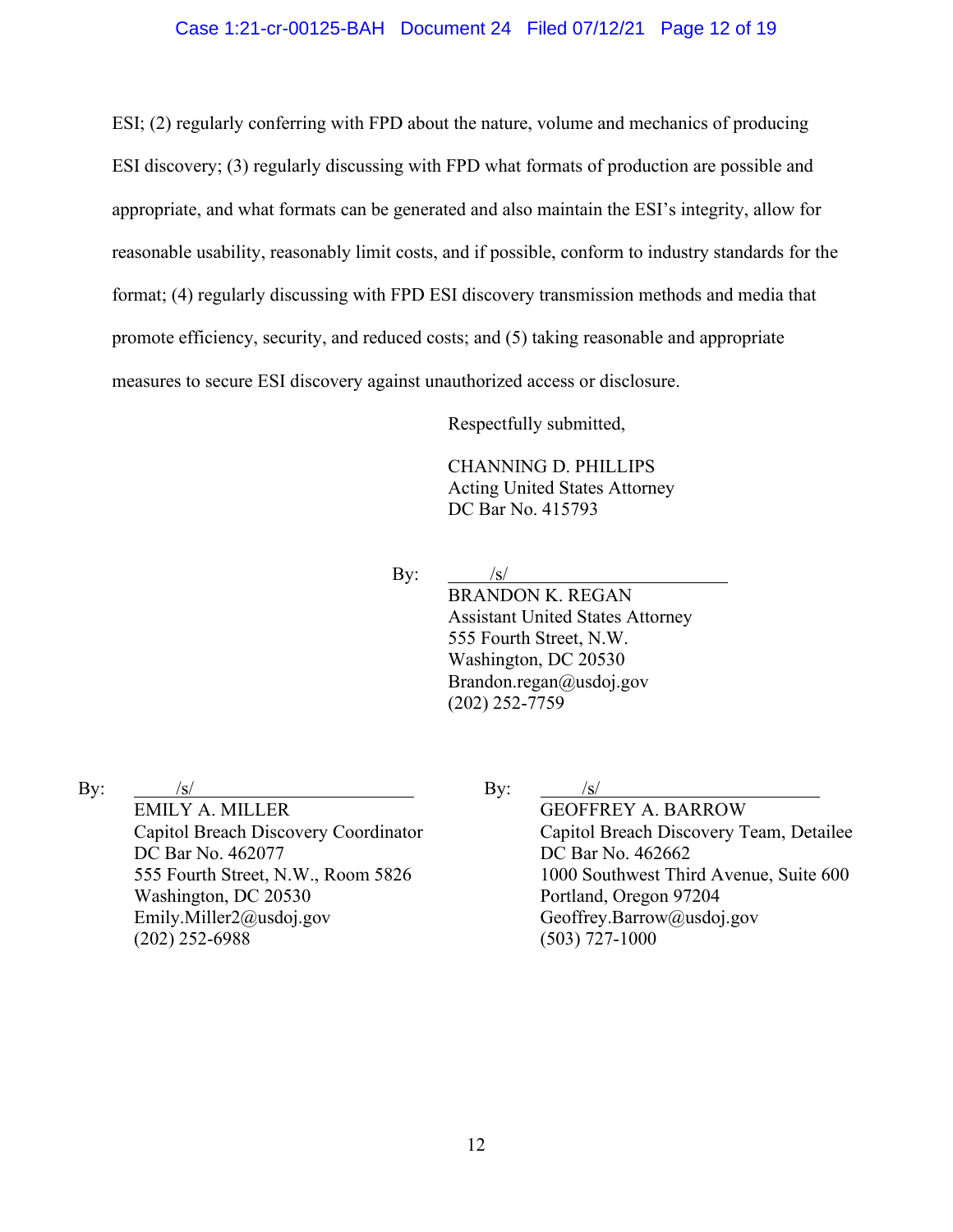# Case 1:21-cr-00125-BAH Document 24 Filed 07/12/21 Page 13 of 19

## **EXHIBIT A Additional Examples of Defense Discovery Requests**

| "Our position is that the government must identify any evidence it believes to capture [defendant], regardless of whether it intends                                                                                                                                                                                                                                                                                                                                                                                                                                                                                                                                                                                                                                                                         |
|--------------------------------------------------------------------------------------------------------------------------------------------------------------------------------------------------------------------------------------------------------------------------------------------------------------------------------------------------------------------------------------------------------------------------------------------------------------------------------------------------------------------------------------------------------------------------------------------------------------------------------------------------------------------------------------------------------------------------------------------------------------------------------------------------------------|
|                                                                                                                                                                                                                                                                                                                                                                                                                                                                                                                                                                                                                                                                                                                                                                                                              |
|                                                                                                                                                                                                                                                                                                                                                                                                                                                                                                                                                                                                                                                                                                                                                                                                              |
|                                                                                                                                                                                                                                                                                                                                                                                                                                                                                                                                                                                                                                                                                                                                                                                                              |
|                                                                                                                                                                                                                                                                                                                                                                                                                                                                                                                                                                                                                                                                                                                                                                                                              |
|                                                                                                                                                                                                                                                                                                                                                                                                                                                                                                                                                                                                                                                                                                                                                                                                              |
|                                                                                                                                                                                                                                                                                                                                                                                                                                                                                                                                                                                                                                                                                                                                                                                                              |
|                                                                                                                                                                                                                                                                                                                                                                                                                                                                                                                                                                                                                                                                                                                                                                                                              |
|                                                                                                                                                                                                                                                                                                                                                                                                                                                                                                                                                                                                                                                                                                                                                                                                              |
|                                                                                                                                                                                                                                                                                                                                                                                                                                                                                                                                                                                                                                                                                                                                                                                                              |
|                                                                                                                                                                                                                                                                                                                                                                                                                                                                                                                                                                                                                                                                                                                                                                                                              |
|                                                                                                                                                                                                                                                                                                                                                                                                                                                                                                                                                                                                                                                                                                                                                                                                              |
|                                                                                                                                                                                                                                                                                                                                                                                                                                                                                                                                                                                                                                                                                                                                                                                                              |
| "This request also includes any video footage, including from cameras owned by MPD (crime and red light) and DDOT (which are                                                                                                                                                                                                                                                                                                                                                                                                                                                                                                                                                                                                                                                                                 |
|                                                                                                                                                                                                                                                                                                                                                                                                                                                                                                                                                                                                                                                                                                                                                                                                              |
| request also includes any video footage from MPD District where the defendant was taken, and all body worn camera footage that                                                                                                                                                                                                                                                                                                                                                                                                                                                                                                                                                                                                                                                                               |
|                                                                                                                                                                                                                                                                                                                                                                                                                                                                                                                                                                                                                                                                                                                                                                                                              |
|                                                                                                                                                                                                                                                                                                                                                                                                                                                                                                                                                                                                                                                                                                                                                                                                              |
| investigations associated with this case and/ or labels with the CCN Number associated with this case; information that will permit                                                                                                                                                                                                                                                                                                                                                                                                                                                                                                                                                                                                                                                                          |
|                                                                                                                                                                                                                                                                                                                                                                                                                                                                                                                                                                                                                                                                                                                                                                                                              |
| AUSA's office and/or MPD specifying any edits or redactions made to the footage and the corresponding justifications. Please also                                                                                                                                                                                                                                                                                                                                                                                                                                                                                                                                                                                                                                                                            |
|                                                                                                                                                                                                                                                                                                                                                                                                                                                                                                                                                                                                                                                                                                                                                                                                              |
|                                                                                                                                                                                                                                                                                                                                                                                                                                                                                                                                                                                                                                                                                                                                                                                                              |
|                                                                                                                                                                                                                                                                                                                                                                                                                                                                                                                                                                                                                                                                                                                                                                                                              |
|                                                                                                                                                                                                                                                                                                                                                                                                                                                                                                                                                                                                                                                                                                                                                                                                              |
| "I further request that you review all documentation related to or generated in connection with this case that may be outside of the                                                                                                                                                                                                                                                                                                                                                                                                                                                                                                                                                                                                                                                                         |
| government's official case file (e.g., materials in the FBI's "I-Drive" or other similar repositories of investigation documents in the                                                                                                                                                                                                                                                                                                                                                                                                                                                                                                                                                                                                                                                                      |
|                                                                                                                                                                                                                                                                                                                                                                                                                                                                                                                                                                                                                                                                                                                                                                                                              |
| "[A]ll photographs or video footage obtained or confiscated by the government from outside sources during the investigation of<br>"I write to request that the United States review the contents of the FBI's "I" drive and disclose any and all exculpatory evidence<br>remove barriers and/or interact with protestors who entered the Capitol or gained access to the patios or other structures connected<br>operated and maintained by MPD, and to which MPD has access), as well as any footage that government actors reviewed. This<br>undersigned counsel to identify the officer wearing the BWC; metadata related to any and all BWC footage; information from the<br>"All photographs, including those of the defendant, sketches, diagrams, maps, representations or exhibits of any kind, that |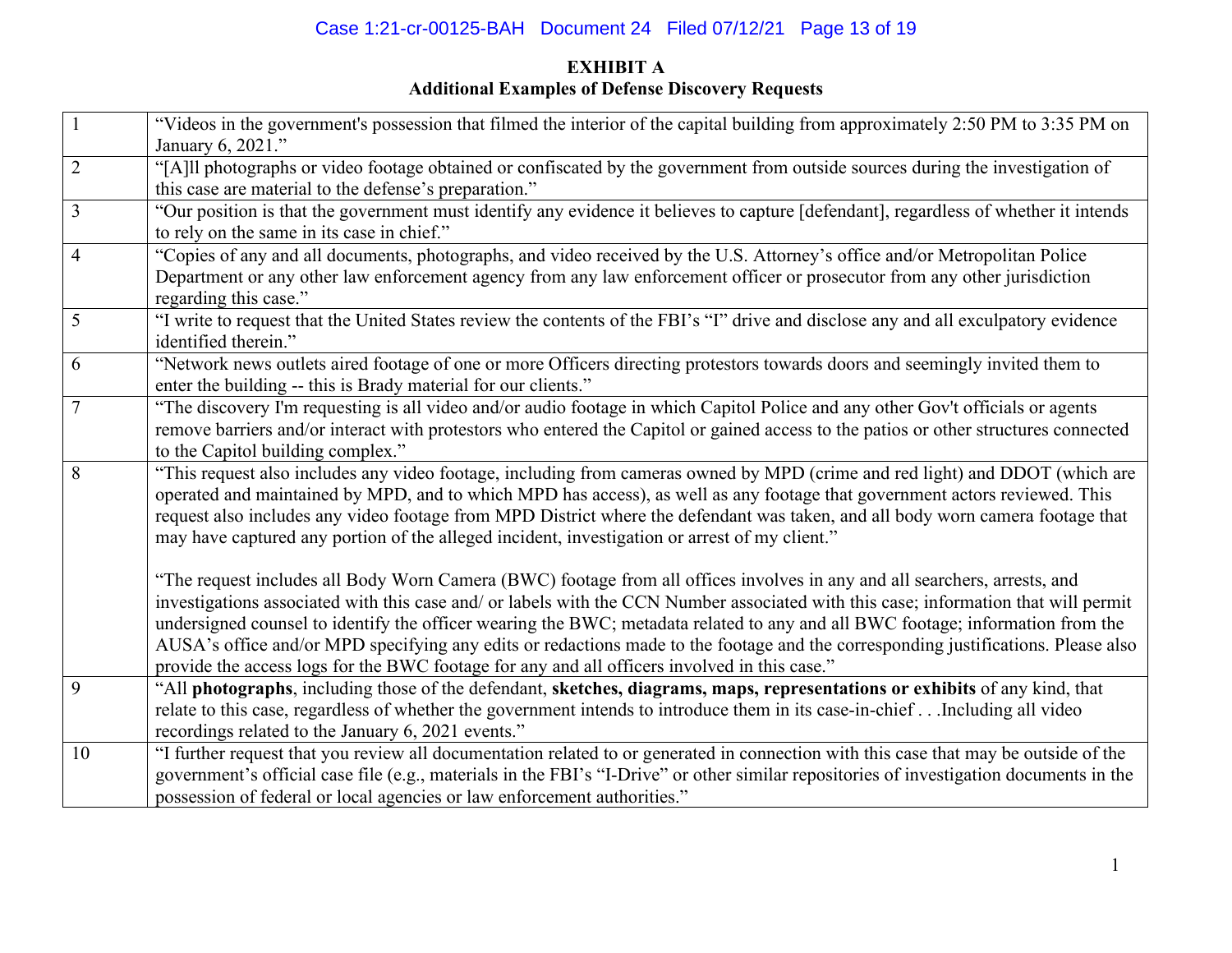## Case 1:21-cr-00125-BAH Document 24 Filed 07/12/21 Page 14 of 19

## **EXHIBIT A Additional Examples of Defense Discovery Requests**

| 11 | "Any evidence (whether or not reduced to writing) that law enforcement or Capitol employees allowed any protestors into the             |
|----|-----------------------------------------------------------------------------------------------------------------------------------------|
|    | building. Such evidence might include (without limitation) moving barricades, opening doors, instructing protestors they could          |
|    | enter, failing to intervene when protestors entered, etc"                                                                               |
| 12 | "Any evidence that concerns any Capitol police officers who were suspended and/or disciplined for removing barriers, opening            |
|    | doors, etc. on January $6^{\text{th}}$ ."                                                                                               |
| 13 | "I am also concerned about the thousands or tens of thousands videos the government has received from public sources,                   |
|    | particularly how the government is searching, indexing, and storing these videos, and whether the government is withholding any         |
|    | video footage in its possession; Based on my review of the discovery thus far, there is official video surveillance and publicly        |
|    | sourced video footage that is exculpatory to the defendants. Many of those videos show [defendant] and other[s] peacefully              |
|    | walking around the Capitol. In these videos, they, like thousands of others, are doing nothing illegal with the possible exception of   |
|    | being present in the building, all of which is potentially exculpatory."                                                                |
| 14 | "All information regarding any Capitol Police, MPD, National Guard, other law enforcement officer or other person in position of        |
|    | authority ("LEOs") who moved guard rails, opened or held doors open, stepped aside, allowed persons to enter or stay within the         |
|    | Capitol or otherwise did not direct, instruct or signify to the public -- implicitly or explicitly -- to vacate the Capitol or that the |
|    | Capitol was closed to the public or restricted for public entry."                                                                       |
| 15 | "Any audio or video footage of [defendant] relevant to any of the charges in the indictment that has not previously been provided,      |
|    | whether captured by body-cameras worn or phones carried by Metropolitan Police Department officers, by body-cameras worn or             |
|    | phones carried Capitol Police officers, or by phones or other recording devices carried by any other witness."                          |
| 16 | "For purposes of this letter, all photographs or video footage obtained or confiscated by the government from outside sources           |
|    | during the investigation of this case are material to the defense's preparation. Please provide notice of any decision not to produce   |
|    | requested photographs, video footage, or recorded communications so that a judicial decision as to production may, if warranted,        |
|    | be sought. Please also provide all photographs, video footage, and recorded communications relating to the Brady and Giglio             |
|    | requests articulated below."                                                                                                            |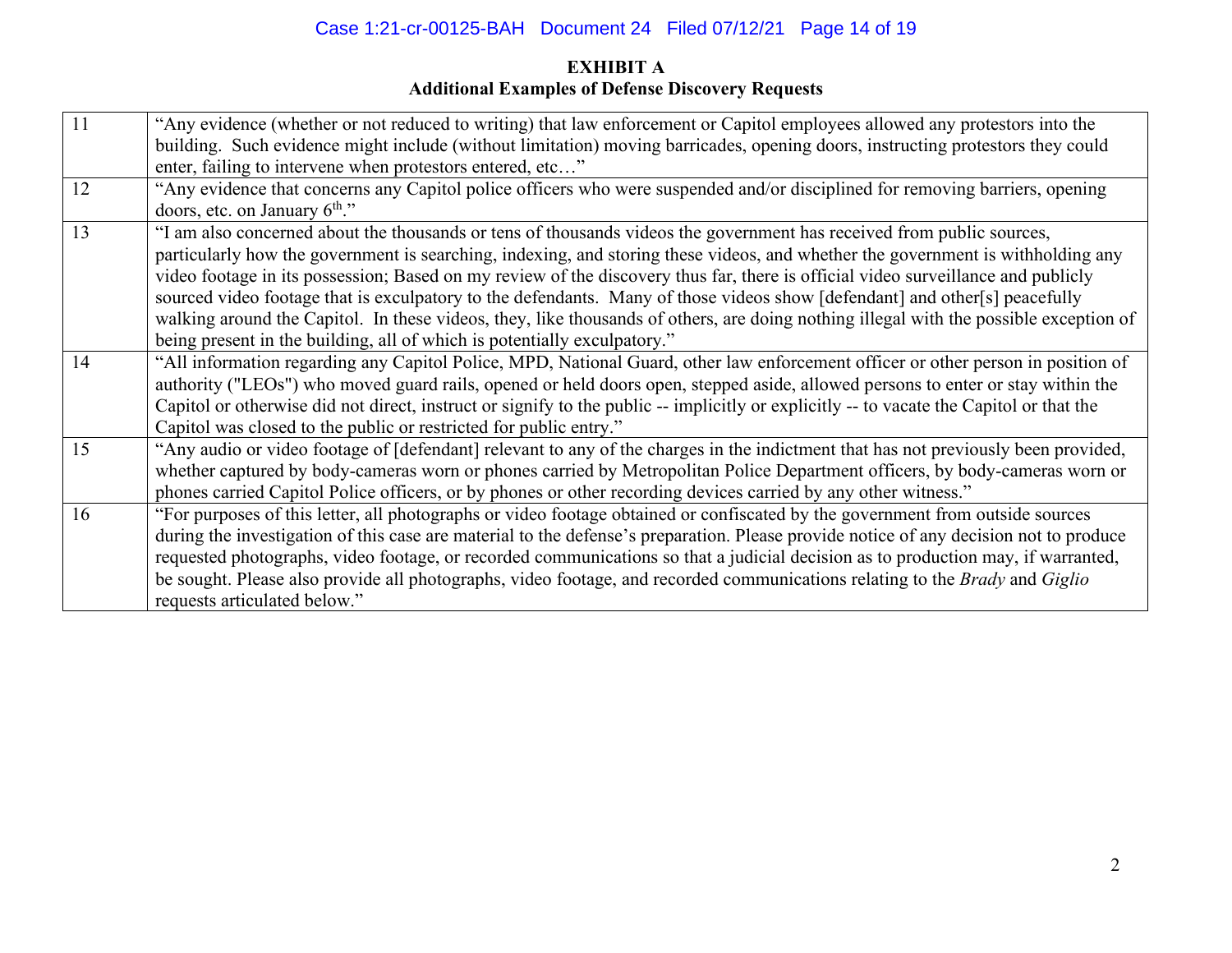# Case 1:21-cr-00125-BAH Doc<del>MINGITIB</del>24 Filed 07/12/21 Page 15 of 19

| <b>VOLUME</b> |                           | SENSITIVE HIGHLY SENSITIVE BEGINBATES |                                 | <b>ENDBATES</b>                 | <b>PAGECOUNT</b> | <b>DESCRIPTION</b>                                         |                                                                |
|---------------|---------------------------|---------------------------------------|---------------------------------|---------------------------------|------------------|------------------------------------------------------------|----------------------------------------------------------------|
| McCreary 01   |                           |                                       |                                 | CAP02 000010755 CAP02 000010756 | $\overline{2}$   | (U//FOUO) TTK Review - Public Tip submitted through        |                                                                |
|               |                           | X                                     |                                 |                                 |                  | http://www.fbi.gov/USCapitol                               |                                                                |
| McCreary_01   | $\mathsf X$               |                                       |                                 | CAP02_000010757 CAP02_000010763 | $\overline{7}$   | (U) OPENING EC - Full Investigation                        |                                                                |
| McCreary_01   |                           |                                       |                                 | CAP02 000010764 CAP02 000010765 | $\overline{2}$   | (U//FOUO) 135 Cliff Street Surveillance                    |                                                                |
| McCreary_01   |                           |                                       |                                 | CAP02_000010766 CAP02_000010766 | $\mathbf{1}$     | (U//FOUO) IMG_0114.jpeg                                    |                                                                |
| McCreary_01   |                           |                                       |                                 | CAP02 000010767 CAP02 000010767 | $\mathbf{1}$     | (U//FOUO) IMG_0117.jpeg                                    |                                                                |
| McCreary_01   |                           |                                       |                                 | CAP02 000010768 CAP02 000010768 | $\mathbf{1}$     | (U//FOUO) IMG_0115.jpeg                                    |                                                                |
| McCreary_01   |                           |                                       |                                 | CAP02_000010769 CAP02_000010769 | $\mathbf 1$      | (U) IMG_0113.jpeg                                          |                                                                |
| McCreary_01   |                           |                                       |                                 | CAP02 000010770 CAP02 000010770 | $\mathbf{1}$     | (U//FOUO) IMG 0116.jpeg                                    |                                                                |
| McCreary_01   | $\mathsf{x}$              |                                       |                                 | CAP02 000010771 CAP02 000010772 | $\overline{2}$   | (U) Interview of XXXXX XXXXXX                              |                                                                |
| McCreary_01   | $\mathsf{x}$              |                                       |                                 | CAP02_000010773 CAP02_000010774 | $\mathbf 2$      | (U) Agent Notes XXXXX XXXXXX.pdf                           |                                                                |
| McCreary_01   |                           |                                       |                                 | CAP02 000010775 CAP02 000010775 | $\mathbf{1}$     | (U) USA Today Photograph.jpg                               |                                                                |
| McCreary_01   | $\boldsymbol{\mathsf{x}}$ |                                       |                                 | CAP02 000010776 CAP02 000010776 | $\mathbf{1}$     | (U//FOUO) Brian McCreary Subject Detail Report             |                                                                |
| McCreary_01   | $\mathsf{x}$              |                                       |                                 | CAP02_000010777 CAP02_000010782 | 6                | (U//FOUO) Brian McCreary Subject Detail Report             |                                                                |
| McCreary_01   | $\mathsf{x}$              |                                       |                                 | CAP02 000010783 CAP02 000010788 | 6                | (U//FOUO) McCreary_Brian_Subject_Detail_Report.docx        |                                                                |
| McCreary_01   |                           |                                       |                                 | CAP02 000010789 CAP02 000010789 | $\mathbf{1}$     | (U//FOUO) Google Preservation Letter                       |                                                                |
| McCreary_01   |                           |                                       |                                 | CAP02_000010790 CAP02_000010791 | $\overline{2}$   | (U//FOUO) Google_Preservation_Letter_-                     |                                                                |
|               |                           |                                       |                                 |                                 |                  | Brian McCrearysigned.pdf                                   |                                                                |
| McCreary_01   |                           |                                       |                                 | CAP02 000010792 CAP02 000010793 | $\overline{2}$   | (U//FOUO) Brian McCreary Records Checks                    |                                                                |
| McCreary_01   |                           |                                       |                                 | CAP02 000010794 CAP02 000010795 | $\overline{2}$   | (U//FOUO) 135 CLIFF FIREARMS.pdf                           |                                                                |
| McCreary_01   |                           |                                       |                                 | CAP02 000010796 CAP02 000010796 | $\mathbf{1}$     | (U//FOUO) Mccreary_Photo.jpg                               |                                                                |
| McCreary_01   |                           |                                       |                                 | CAP02 000010797 CAP02 000010801 | 5                | (U//FOUO) MCCREARY, BRIAN.pdf                              |                                                                |
| McCreary_01   |                           |                                       |                                 | CAP02_000010802 CAP02_000010803 | $\overline{2}$   | (U//FOUO) Brian_Mccreary_Results.docx                      |                                                                |
| McCreary_01   |                           |                                       |                                 | CAP02_000010804 CAP02_000010805 | $\overline{2}$   | (U//FOUO) To document the capture of a photograph of Brian |                                                                |
|               |                           |                                       |                                 |                                 |                  | McCreary from a USA Today New Article                      |                                                                |
| McCreary_01   |                           |                                       |                                 | CAP02_000010806 CAP02_000010806 | $\mathbf{1}$     | (U//FOUO) usatoday.txt                                     |                                                                |
| McCreary_01   |                           |                                       |                                 | CAP02_000010807 CAP02_000010807 | 1                | (U//FOUO) 52169b7b-9379-4d8c-a827-7263aab635e7-            |                                                                |
|               |                           |                                       |                                 |                                 |                  | AFP_AFP_8YA6MQ.jpg                                         |                                                                |
| McCreary_01   | $\pmb{\mathsf{x}}$        |                                       |                                 | CAP02_000010808 CAP02_000010809 | $\overline{2}$   | (U//FOUO) Complaints against McCreary                      |                                                                |
| McCreary_01   | $\pmb{\mathsf{x}}$        |                                       |                                 | CAP02 000010810 CAP02 000010814 | 5                | (U//FOUO) 0176-WF-3366759-Intake_0001144.pdf               |                                                                |
| McCreary_01   | $\boldsymbol{\mathsf{x}}$ |                                       |                                 | CAP02 000010815 CAP02 000010815 | $\mathbf 1$      | (U//FOUO) 0176-WF-3366759-Intake_0001428.pdf               |                                                                |
| McCreary_01   | $\boldsymbol{\mathsf{x}}$ |                                       |                                 | CAP02_000010816 CAP02_000010816 | $\mathbf{1}$     | (U//FOUO) 0176-WF-3366759-Intake_0004596.pdf               |                                                                |
|               |                           |                                       | CAP02_000010817 CAP02_000010817 |                                 | $\mathbf{1}$     | (U//FOUO) 0176-WF-3366759-                                 |                                                                |
| McCreary_01   | X                         |                                       |                                 |                                 |                  | Intake 0004596 1A0002508 0000001.jpeg                      |                                                                |
| McCreary_01   |                           |                                       |                                 | CAP02_000010818 CAP02_000010820 |                  | 3                                                          | (U//FOUO) Media Explotiation Unit (MXU) Brian McCreary Capitol |
|               |                           | X                                     |                                 |                                 |                  | Riot FBI Tip Submission                                    |                                                                |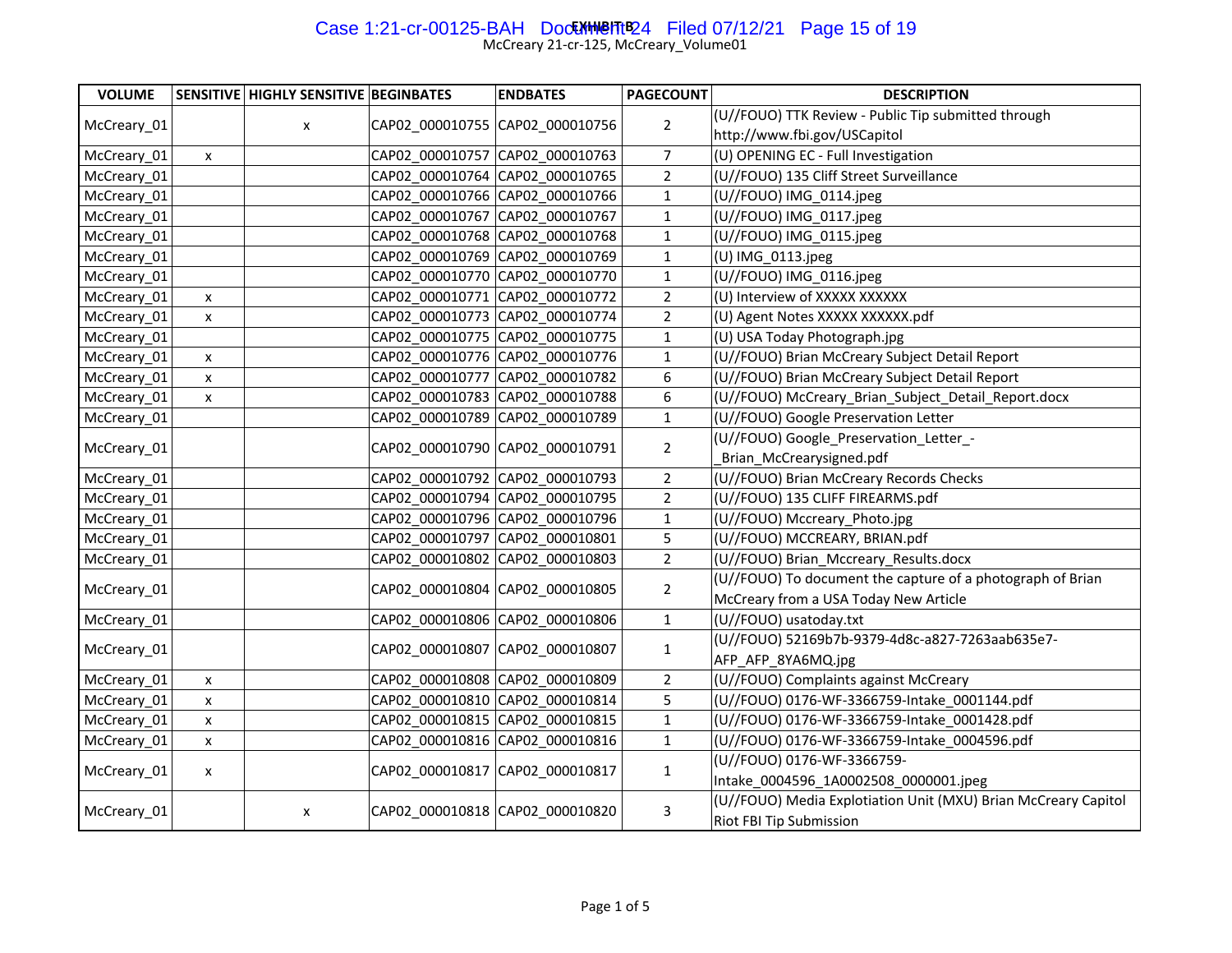# Case 1:21-cr-00125-BAH Document 24 Filed 07/12/21 Page 16 of 19

| <b>VOLUME</b> |              | SENSITIVE HIGHLY SENSITIVE BEGINBATES |  | <b>ENDBATES</b>                 | <b>PAGECOUNT</b>        | <b>DESCRIPTION</b>                                   |
|---------------|--------------|---------------------------------------|--|---------------------------------|-------------------------|------------------------------------------------------|
|               |              |                                       |  |                                 |                         | (U//FOUO) 1610001410.87-                             |
| McCreary_01   |              |                                       |  | CAP02 000010821 CAP02 000010821 | $\mathbf{1}$            | 1e8e6db09b07548f673bb9fc2601f7d2bee78b4d-file-       |
|               |              |                                       |  |                                 |                         | 0 2of4 20210106 140957.mp4                           |
|               |              |                                       |  |                                 |                         | (U//FOUO) 1610001410.87-                             |
| McCreary 01   |              |                                       |  | CAP02 000010822 CAP02 000010822 | $\mathbf{1}$            | 1e8e6db09b07548f673bb9fc2601f7d2bee78b4d-file-       |
|               |              |                                       |  |                                 |                         | 1_1of4_20210106_140817.mp4                           |
|               |              |                                       |  |                                 |                         | (U//FOUO) 1610001849.52-                             |
| McCreary_01   |              |                                       |  | CAP02_000010823 CAP02_000010823 | $\mathbf{1}$            | e6d038b41671eace0088a2d559c8ffc6d9137916-file-       |
|               |              |                                       |  |                                 |                         | 1_4of4_20210106_141821.mp4                           |
|               |              |                                       |  |                                 |                         | (U//FOUO) 1610001849.52-                             |
| McCreary_01   |              |                                       |  | CAP02_000010824 CAP02_000010824 | $\mathbf{1}$            | e6d038b41671eace0088a2d559c8ffc6d9137916-file-       |
|               |              |                                       |  |                                 |                         | 0_1of4_20210106_141307.mp4                           |
|               |              |                                       |  |                                 |                         | (U//FOUO) 1610001410.87-                             |
| McCreary_01   |              |                                       |  | CAP02_000010825 CAP02_000010825 | $\mathbf{1}$            | 1e8e6db09b07548f673bb9fc2601f7d2bee78b4d-file-       |
|               |              |                                       |  |                                 |                         | 2_3of4_20210106_141147.mp4                           |
|               |              |                                       |  |                                 |                         | (U) 0176-BS-                                         |
| McCreary_01   |              |                                       |  | CAP02_000010826 CAP02_000010826 | $\mathbf{1}$            | 3372244_0000009_1A0000008_0000006_PHYSICAL.pdf       |
| McCreary_01   |              | $\mathsf{x}$                          |  | CAP02 000010827 CAP02 000010851 | 25                      | (U//FOUO) MXU_321-274-7672.pdf                       |
|               |              |                                       |  |                                 |                         | (U//FOUO) 1610001410.87-                             |
| McCreary_01   |              |                                       |  | CAP02_000010852 CAP02_000010852 | $\mathbf{1}$            | 1e8e6db09b07548f673bb9fc2601f7d2bee78b4d-file-       |
|               |              |                                       |  |                                 |                         | 3_4of4_20210106_141218.mp4                           |
|               |              |                                       |  | CAP02_000010853 CAP02_000010853 | $\mathbf{1}$            | (U//FOUO) 1610001849.52-                             |
| McCreary 01   |              |                                       |  |                                 |                         | e6d038b41671eace0088a2d559c8ffc6d9137916-file-       |
|               |              |                                       |  |                                 |                         | 3_3of4_20210106_141616.mp4                           |
| McCreary_01   | $\mathsf{x}$ |                                       |  | CAP02_000010854 CAP02_000010855 | $\overline{2}$          | (U//FOUO) Interview of XXXXXX XXXXX                  |
| McCreary_01   |              |                                       |  | CAP02_000010856 CAP02_000010856 | $\mathbf{1}$            | (U//FOUO) Resized_IMG950728 Photo provided by XXXXXX |
|               |              |                                       |  |                                 |                         | XXXXX.jpeg                                           |
| McCreary_01   |              |                                       |  | CAP02_000010857 CAP02_000010857 | $\mathbf{1}$            | (U//FOUO) 52169b7b-9379-4d8c-a827-7263aab635e7-      |
|               |              |                                       |  |                                 |                         | AFP_AFP_8YA6MQ USA Today Photograph.jpg              |
| McCreary_01   | $\mathsf{x}$ |                                       |  | CAP02 000010858 CAP02 000010859 | $\overline{2}$          | (U//FOUO)_image_165959.pdf                           |
| McCreary_01   | $\mathsf{x}$ |                                       |  | CAP02 000010860 CAP02 000010862 | 3                       | (U//FOUO) Interview of XXXXXX XXXXX                  |
| McCreary_01   | X            |                                       |  | CAP02_000010863 CAP02_000010866 | $\overline{\mathbf{4}}$ | (U//FOUO)_image_151257.pdf                           |
| McCreary_01   |              |                                       |  |                                 |                         | (U//FOUO) 52169b7b-9379-4d8c-a827-7263aab635e7-      |
|               |              |                                       |  | CAP02_000010867 CAP02_000010867 | 1                       | AFP_AFP_8YA6MQ USA Today Photograph.jpg              |
| McCreary_01   |              |                                       |  | CAP02_000010868 CAP02_000010868 | $\mathbf{1}$            | (U//FOUO) IMG_0122.3gp                               |
| McCreary_01   |              |                                       |  | CAP02 000010869 CAP02 000010869 | $\mathbf 1$             | (U//FOUO) IMG_0121.3gp                               |
| McCreary_01   |              |                                       |  | CAP02 000010870 CAP02 000010870 | $\mathbf{1}$            | (U//FOUO) Screenshot_20210112-145817_Gallery.jpg     |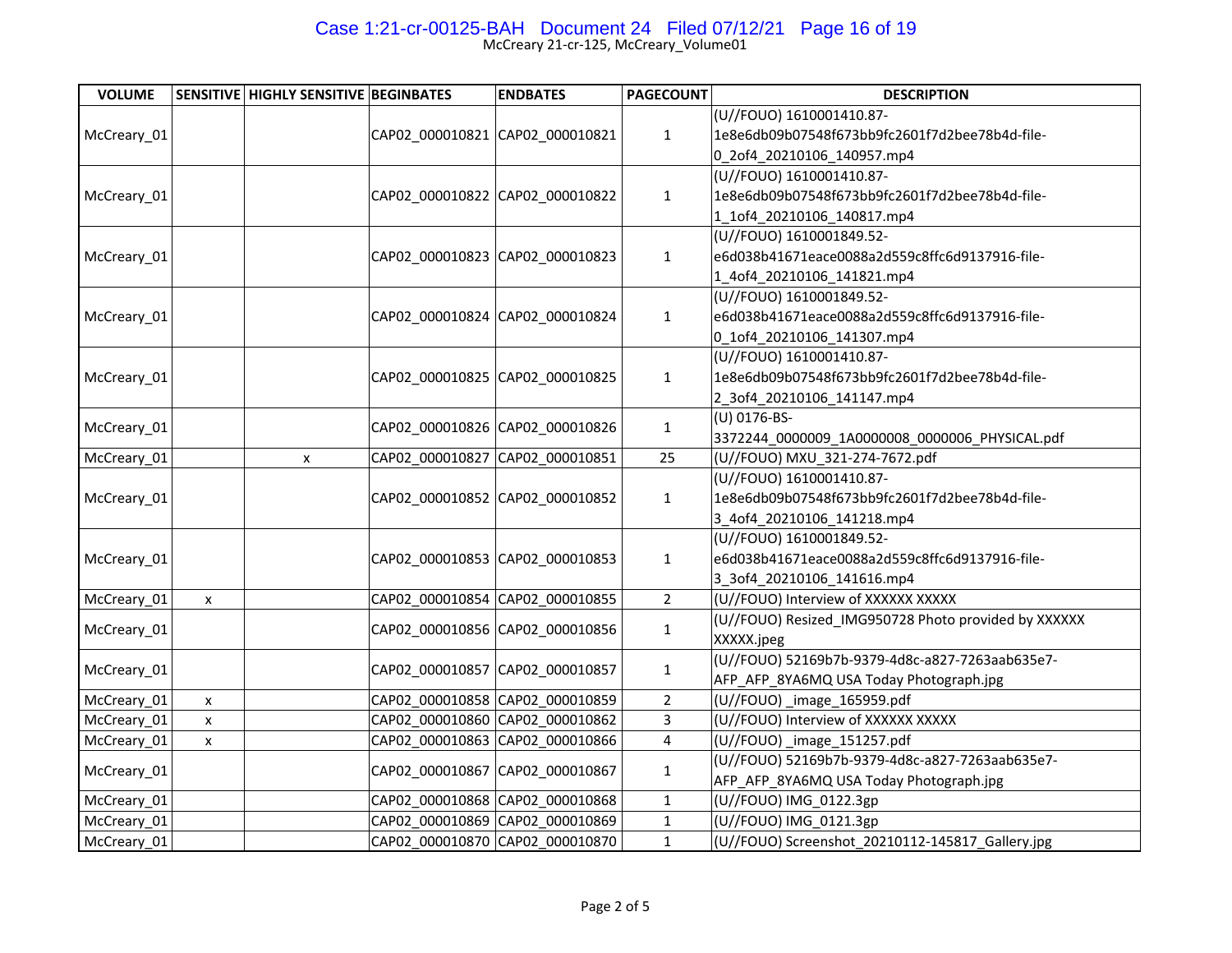### Case 1:21-cr-00125-BAH Document 24 Filed 07/12/21 Page 17 of 19

| <b>VOLUME</b> |                    | SENSITIVE HIGHLY SENSITIVE BEGINBATES |                                 | <b>ENDBATES</b>                 | <b>PAGECOUNT</b> | <b>DESCRIPTION</b>                                                 |
|---------------|--------------------|---------------------------------------|---------------------------------|---------------------------------|------------------|--------------------------------------------------------------------|
| McCreary_01   |                    |                                       | CAP02_000010871 CAP02_000010871 |                                 | $\mathbf{1}$     | (U//FOUO) Screenshot_20210112-145757_Gallery.jpg                   |
| McCreary 01   |                    |                                       |                                 | CAP02 000010872 CAP02 000010872 | $\mathbf 1$      | (U//FOUO) Screenshot 20210112-145710 Gallery.jpg                   |
| McCreary_01   | $\pmb{\mathsf{X}}$ |                                       |                                 | CAP02_000010873 CAP02_000010873 | $\mathbf{1}$     | (U) Interview of XXXXX XXXXXX                                      |
| McCreary 01   | $\mathsf{x}$       |                                       |                                 | CAP02 000010874 CAP02 000010874 | $\mathbf 1$      | (U//FOUO) Interview of XXXXX XXXXXX                                |
| McCreary_01   | x                  |                                       |                                 | CAP02 000010875 CAP02 000010876 | $\overline{2}$   | (U) Interview of XXXXXX XXXXX                                      |
| McCreary_01   |                    |                                       |                                 | CAP02 000010877 CAP02 000010877 | $\mathbf 1$      | (U) USA Today Photograph.jpg                                       |
| McCreary_01   | $\mathsf{x}$       |                                       |                                 | CAP02 000010878 CAP02 000010878 | $1\,$            | (U) 1261877530790490112_0-1 Brian McCreary Tweet ID.jpeg           |
| McCreary_01   | $\mathsf{x}$       |                                       |                                 | CAP02_000010879 CAP02_000010881 | 3                | (U) Agent Interview Notes XXXXXX XXXXX163959.pdf                   |
| McCreary_01   |                    | X                                     |                                 | CAP02 000010882 CAP02 000010883 | $\overline{2}$   | (U//FOUO) Capitol Riot Videos with Brian McCreary                  |
| McCreary_01   |                    | X                                     |                                 | CAP02_000010884 CAP02_000010884 | $\mathbf 1$      | (U//FOUO) IMG_1584.MOV                                             |
| McCreary_01   |                    | X                                     |                                 | CAP02 000010885 CAP02 000010885 | $\mathbf 1$      | (U//FOUO) IMG 1568.MOV                                             |
| McCreary_01   |                    | X                                     |                                 | CAP02 000010886 CAP02 000010886 | $\mathbf 1$      | (U//FOUO) IMG 1583.MOV                                             |
| McCreary_01   |                    | X                                     |                                 | CAP02 000010887 CAP02 000010887 | $\mathbf 1$      | (U//FOUO) January 6th 2021 Capitol Riot Video                      |
| McCreary_01   |                    | X                                     |                                 | CAP02 000010888 CAP02 000010888 | $\mathbf 1$      | (U//FOUO) January 6th 2021 Capitol Riot Video                      |
| McCreary_01   |                    | x                                     |                                 | CAP02 000010889 CAP02 000010889 | $\mathbf 1$      | (U//FOUO) IMG 1581.MOV                                             |
| McCreary_01   | $\mathsf{x}$       |                                       | CAP02 000010890 CAP02_000010891 |                                 | $\overline{2}$   | (U) Lead 2845 covered                                              |
| McCreary_01   | X                  |                                       |                                 | CAP02_000010892 CAP02_000010892 | $\mathbf{1}$     | (U) XXXXXX_lead_tweet.JPG                                          |
| McCreary_01   |                    |                                       | CAP02_000010893 CAP02_000010895 |                                 | $\mathsf{3}$     | (U) Evidence Collection on 1/26/21 from 135 Cliff Street Apt. 1 N. |
|               |                    |                                       |                                 |                                 |                  | Adams MA                                                           |
| McCreary_01   |                    |                                       |                                 | CAP02 000010896 CAP02 000010897 | $\overline{2}$   | (U) Non-Custodial Overt Interview                                  |
|               |                    |                                       |                                 | CAP02_000010898 CAP02_000010899 | $\overline{2}$   | (U//FOUO) TTK Review - Public Tip submitted through                |
| McCreary_01   | X                  |                                       |                                 |                                 |                  | http://www.fbi.gov/USCapitol                                       |
| McCreary_01   |                    | X                                     |                                 | CAP02 000010900 CAP02 000010903 | $\overline{4}$   | (U//FOUO) 270121-0913.pdf                                          |
| McCreary_01   |                    |                                       |                                 | CAP02_000010904 CAP02_000010905 | $\overline{2}$   | (U) Interview of Brian McCreary Photograph Annotations, Debit      |
|               |                    |                                       |                                 |                                 |                  | Card Information, Passwords, et al.                                |
| McCreary_01   |                    |                                       |                                 | CAP02 000010906 CAP02 000010906 | $1\,$            | (U) Agent Interview Notes161252.pdf                                |
| McCreary_01   |                    |                                       |                                 | CAP02 000010907 CAP02 000010907 | $\mathbf 1$      | (U) Annotated Photograph142824.pdf                                 |
| McCreary_01   |                    |                                       |                                 | CAP02_000010908 CAP02_000010908 | $1\,$            | (U) Search Warrant Return                                          |
| McCreary_01   |                    |                                       |                                 | CAP02_000010909 CAP02_000010920 | 12               | (U) McCreary Search Warrant Return 120720.pdf                      |
|               |                    |                                       | CAP02_000010921 CAP02_000010922 |                                 | $\mathbf 2$      | (U//FOUO) Search Warrant of 135 Cliff Street, Apartment 1, North   |
| McCreary_01   |                    |                                       |                                 |                                 |                  | Adams, Massachusetts                                               |
| McCreary 01   |                    |                                       |                                 | CAP02 000010923 CAP02 000010923 | $\mathbf{1}$     | (U//FOUO) Evidence Recovery Log.pdf                                |
| McCreary_01   |                    |                                       |                                 | CAP02_000010924 CAP02_000010924 | $\mathbf 1$      | (U//FOUO) Search Warrant Execution Log.pdf                         |
| McCreary_01   |                    |                                       |                                 | CAP02_000010925 CAP02_000010925 | $\mathbf 1$      | (U//FOUO) Crime Scene Sign-In Log.pdf                              |
| McCreary_01   |                    |                                       |                                 | CAP02 000010926 CAP02 000010928 | $\mathsf{3}$     | (U//FOUO) Photo Log.pdf                                            |
| McCreary_01   |                    |                                       |                                 | CAP02 000010929 CAP02 000010929 | $\mathbf 1$      | (U//FOUO) Receipt for Property Seized.pdf                          |
| McCreary_01   |                    |                                       |                                 | CAP02 000010930 CAP02 000010961 | 32               | (U//FOUO) McCreary Search Warrant.pdf                              |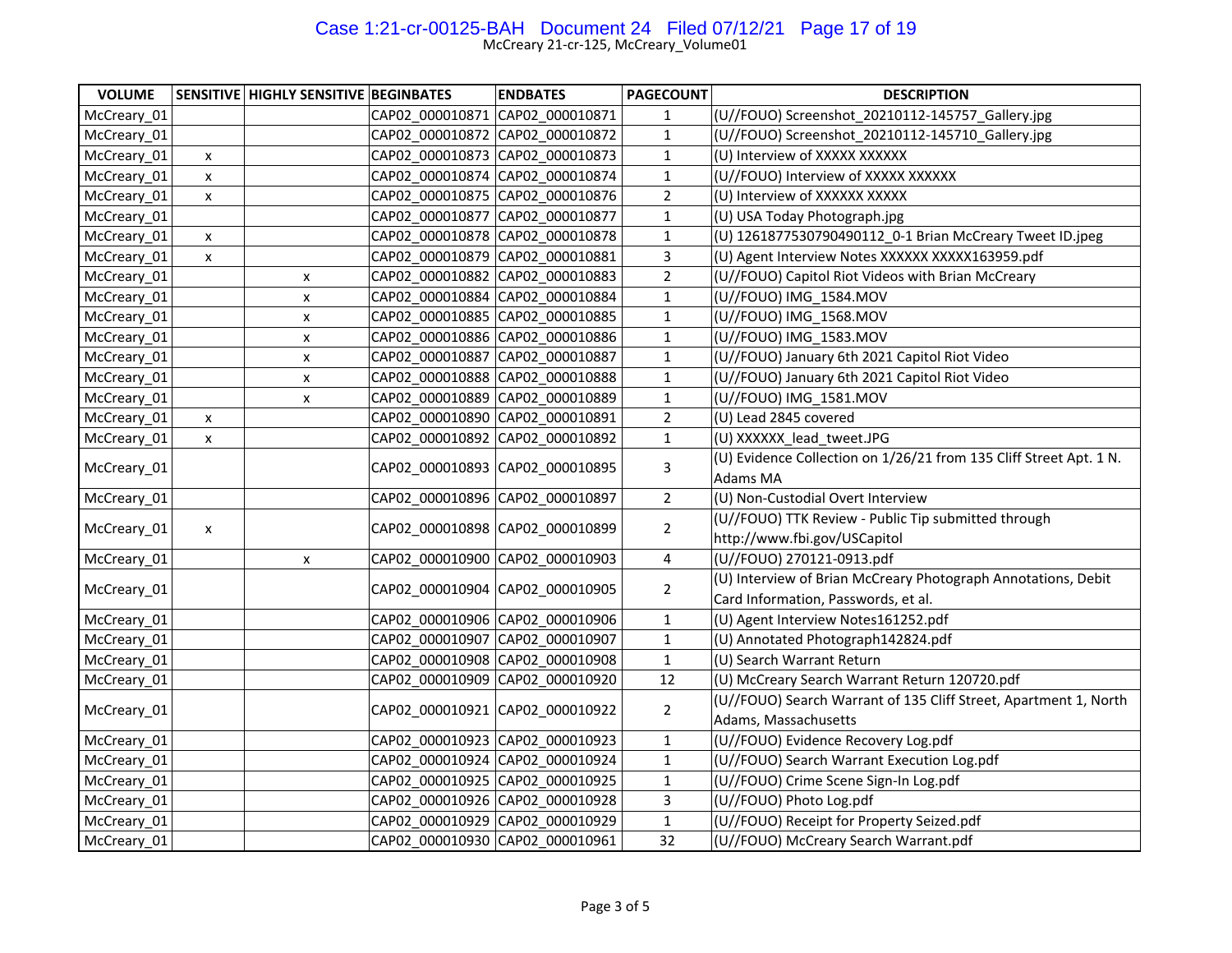## Case 1:21-cr-00125-BAH Document 24 Filed 07/12/21 Page 18 of 19

| <b>VOLUME</b> |   | <b>SENSITIVE HIGHLY SENSITIVE BEGINBATES</b> | <b>ENDBATES</b>                 | <b>PAGECOUNT</b> | <b>DESCRIPTION</b>                                                                  |
|---------------|---|----------------------------------------------|---------------------------------|------------------|-------------------------------------------------------------------------------------|
| McCreary 01   |   |                                              | CAP02 000010962 CAP02 000010962 | $\mathbf{1}$     | (U) 0176-BS-                                                                        |
|               |   |                                              |                                 |                  | 3372244_0000022_1A0000019_0000007_PHYSICAL.pdf                                      |
| McCreary_01   |   |                                              | CAP02 000010963 CAP02 000010964 | $\overline{2}$   | (U//FOUO) Brian McCreary Search Warrant                                             |
| McCreary_01   |   |                                              | CAP02 000010965 CAP02 000011029 | 65               | (U//FOUO) McCreary_1.pdf                                                            |
| McCreary_01   |   |                                              | CAP02 000011030 CAP02 000011030 | $\mathbf{1}$     | (U) Derivative Evidence on 02/02/2021 from RCFL Kajita                              |
| McCreary_01   |   |                                              | CAP02 000011031 CAP02 000011032 | $\overline{2}$   | (U) Complaint and Arrest Warrant for Brian McCreary                                 |
| McCreary_01   |   |                                              | CAP02 000011033 CAP02 000011034 | $\overline{2}$   | (U) Complaint and Arrest Warrant for Brian McCreary                                 |
| McCreary 01   |   |                                              | CAP02 000011035 CAP02 000011035 | $\mathbf{1}$     | (U) signed--21-mj-199 McCreary Complaint Redacted.pdf                               |
| McCreary 01   |   |                                              | CAP02 000011036 CAP02 000011037 | $\overline{2}$   | (U) signed--21-mj-199 McCreary Proposed Order to Seal.pdf                           |
| McCreary_01   |   |                                              | CAP02 000011038 CAP02 000011039 | $\overline{2}$   | (U) signed--21-mj-199 McCReary Warrant.pdf                                          |
| McCreary_01   |   |                                              | CAP02 000011040 CAP02 000011040 | $\mathbf 1$      | (U) signed--21-mj-199 McCreary Complaint.pdf                                        |
| McCreary_01   |   |                                              | CAP02 000011041 CAP02 000011046 | 6                | (U) signed--21-mj-199 McCreary SOF.pdf                                              |
| McCreary_01   |   |                                              | CAP02_000011047 CAP02_000011048 | $\mathbf 2$      | (U) signed--21-mj-199 McCReary Warrant.pdf                                          |
| McCreary_01   |   |                                              | CAP02 000011049 CAP02 000011050 | $\overline{2}$   | (U) Arrest, Booking, DNA Sample, Custodial Interview of Brian                       |
|               |   |                                              |                                 |                  | Patrick McCreary                                                                    |
| McCreary_01   |   |                                              | CAP02_000011051 CAP02_000011051 | $\mathbf{1}$     | (U) McCreary FD-395141238.pdf                                                       |
| McCreary_01   |   |                                              | CAP02 000011052 CAP02 000011052 | $\mathbf{1}$     | (U) Agent Notes 2.4.21141307.pdf                                                    |
| McCreary 01   |   |                                              | CAP02 000011053 CAP02 000011054 | $\overline{2}$   | (U) Custodial Interview                                                             |
| McCreary_01   |   |                                              | CAP02 000011055 CAP02 000011059 | 5                | (U//FOUO) Brian McCreary Digital Evidence Review                                    |
| McCreary 01   |   |                                              | CAP02 000011060 CAP02 000011060 | $\mathbf{1}$     | (U//FOUO) Transcript of 1/26/2021 Interview of Brian McCreary                       |
| McCreary_01   |   |                                              | CAP02_000011061 CAP02_000011120 | 60               | (U//FOUO) Transcript of 1/26/2021 Interview of Brian McCreary                       |
| McCreary_01   |   |                                              | CAP02 000011121 CAP02 000011180 | 60               | (U//FOUO) McCreary Interview Transcript 1-26-2021.docx                              |
| McCreary_01   |   |                                              | CAP02_000011181 CAP02_000011181 | $\mathbf{1}$     | (U) Search Warrant Return                                                           |
| McCreary_01   |   |                                              | CAP02 000011182 CAP02 000011182 | $\mathbf{1}$     | (U) Brian McCreary Arrest Warrant Return084839.pdf                                  |
| McCreary 01   |   |                                              | CAP02 000011183 CAP02 000011183 | $\mathbf{1}$     | (U) Derivative Evidence on 02/18/2021 from RCFL Kajita                              |
| McCreary_01   |   |                                              | CAP02 000011184 CAP02 000011184 | $\mathbf{1}$     | (U) Indictment of Brian McCreary                                                    |
| McCreary 01   |   |                                              | CAP02 000011185 CAP02 000011187 | 3                | (U) Indictment of Brian McCreary                                                    |
| McCreary_01   |   |                                              | CAP02 000011188 CAP02 000011190 | $\mathsf{3}$     | (U) Brian McCreary_Filed Indictment_2.17.21.pdf                                     |
| McCreary_01   | x |                                              | CAP02 000011191 CAP02 000011192 | $\mathbf 2$      | (U) Covered lead                                                                    |
| McCreary_01   | x |                                              | CAP02 000011193 CAP02 000011194 | $\overline{2}$   | (U) Covered lead                                                                    |
| McCreary_01   | x |                                              | CAP02_000011195 CAP02_000011198 | 4                | (U) Lead Covered                                                                    |
| McCreary_01   |   |                                              | CAP02_000011199 CAP02_000011199 | $\mathbf{1}$     | (U//FOUO) Transcript of 2/4/2021 Interview of Brian McCreary                        |
| McCreary_01   |   |                                              | CAP02 000011200 CAP02 000011226 | 27               | (U//FOUO) Transcript of 2/4/2021 Interview of Brian McCreary                        |
| McCreary_01   |   |                                              | CAP02 000011227 CAP02 000011253 | 27               | (U//FOUO) McCreary Arrest Interview Transcript #2.docx                              |
| McCreary_01   |   | X                                            | CAP02 000011254 CAP02 000011257 | 4                | (U//FOUO) 2021-03-10_16h22m55s.pdf                                                  |
| McCreary_01   |   | X                                            | CAP02_000011258 CAP02_000011259 | $\overline{2}$   | (U//FOUO) TTK Review - Public Tip submitted through<br>http://www.fbi.gov/USCapitol |